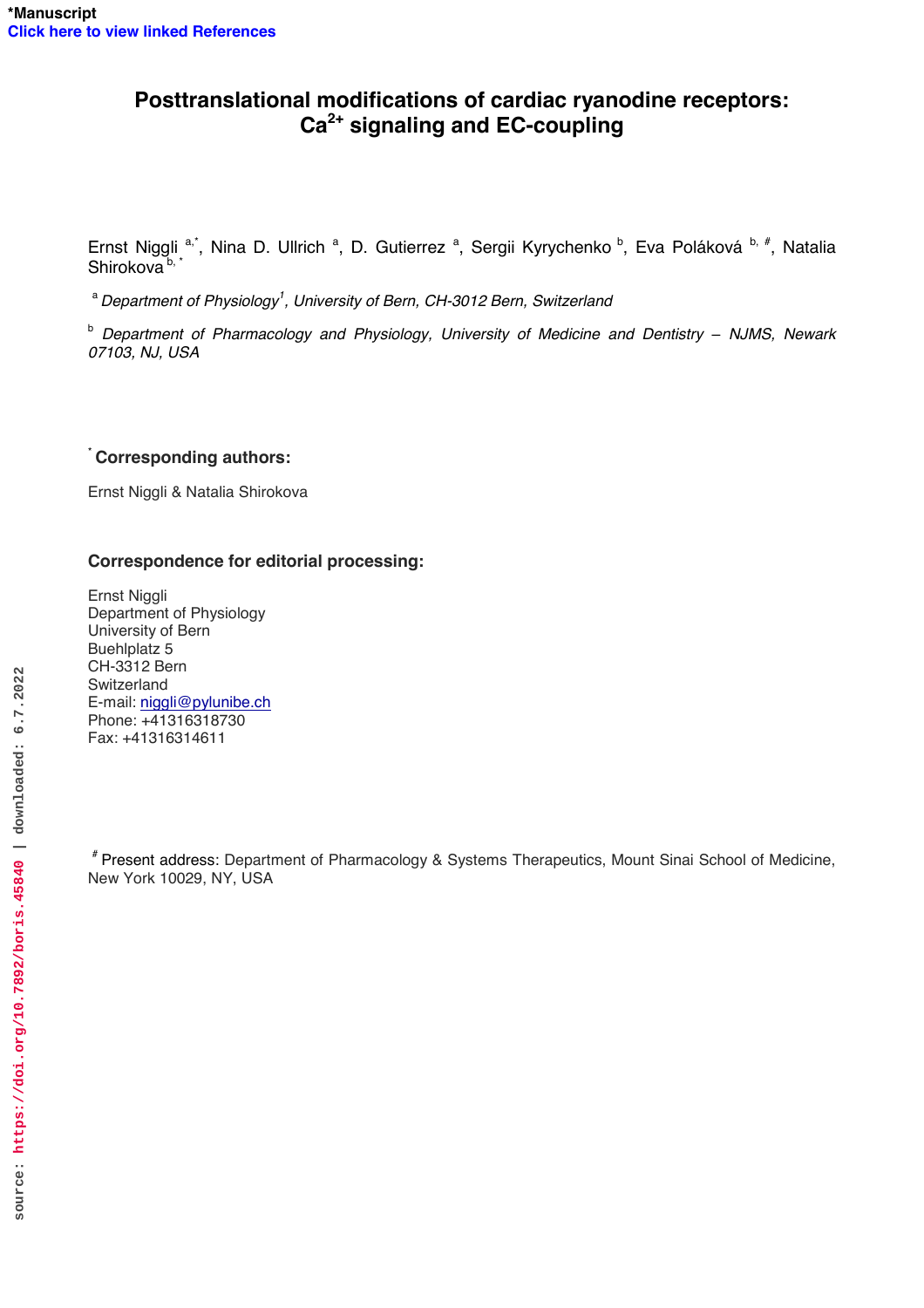#### **Abstract**

In cardiac muscle, a number of posttranslational protein modifications can alter the function of the  $Ca<sup>2+</sup>$  release channel of the sarcoplasmic reticulum (SR), also known as the ryanodine receptor (RyR). During every heartbeat RyRs are actvated by the  $Ca<sup>2+</sup>$ -induced  $Ca<sup>2+</sup>$  release mechanism and contribute a large fraction of the  $Ca^{2+}$  required for contraction. Some of the posttranslational modifications of the RyR are known to affect its gating and  $Ca<sup>2+</sup>$  sensitivity. Presently, research in a number of laboratories is focussed on RyR phosphorylation, both by PKA and CaMKII, or on RyR modifications caused by reactive oxygen and nitrogen species (ROS / RNS). Both classes of posttranslational modifications are thought to play important roles in the physiological regulation of channel activity, but are also known to provoke abnormal alterations during various diseases. Only recently it was realized that several types of posttranslational modifications are tightly connected and form synergistic (or antagonistic) feed-back loops resulting in additive and potentially detrimental downstream effects. This review summarizes recent findings on such posttranslational modifications, attempts to bridge molecular with cellular findings, and opens a perspective for future work trying to understand the ramifications of crosstalk in these multiple signaling pathways. Clarifying these complex interactions will be important in the development of novel therapeutic approaches, since this may form the foundation for the implementation of multi-pronged treatment regimes in the future.

#### **Keywords**

cardiac muscle; ryanodine receptor; calcium signaling; oxidation; nitrosylation; cardiomyopathy; heart failure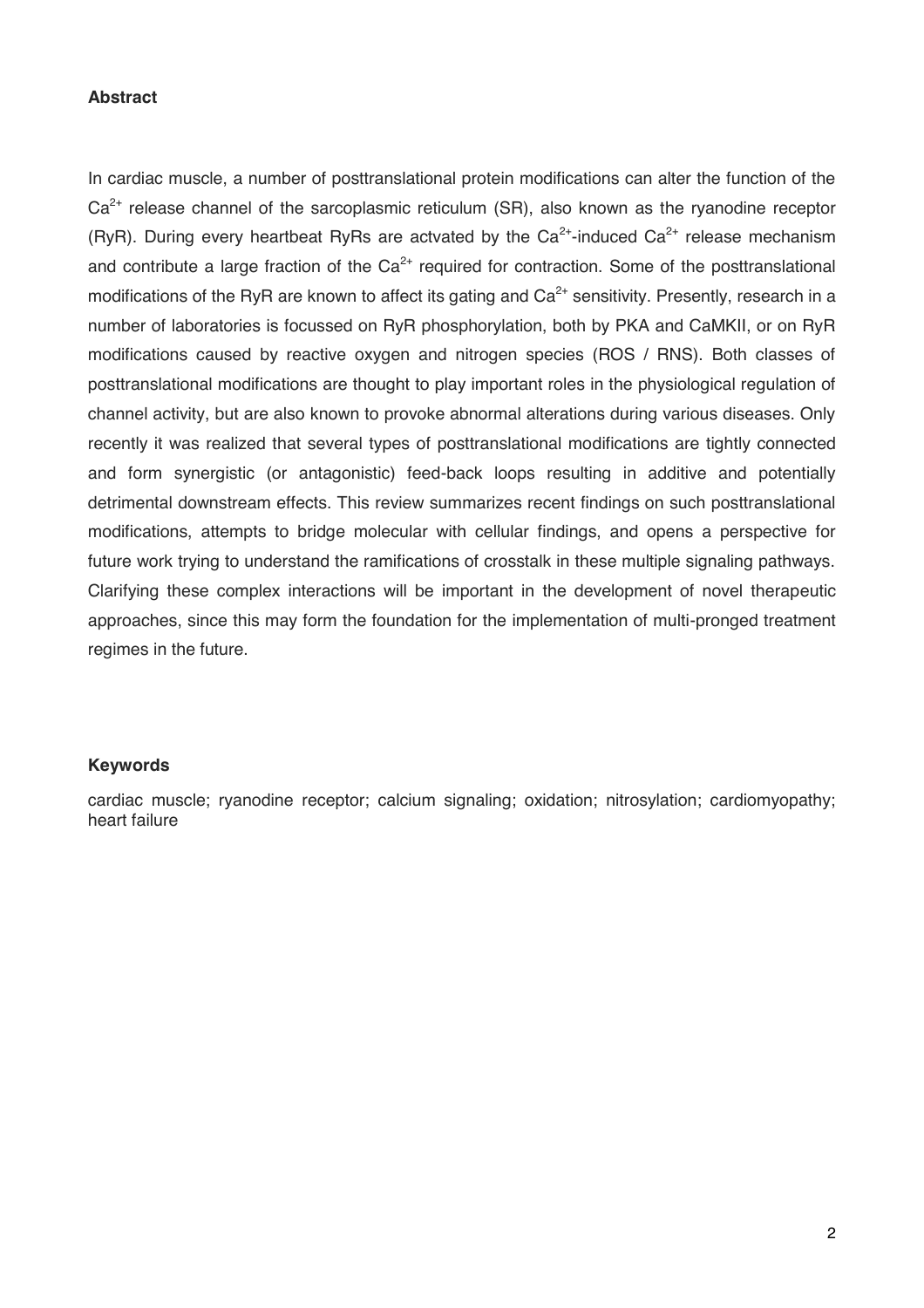### **1. Introduction**

In cardiac muscle, ryanodine receptors (RyRs) serve as  $Ca<sup>2+</sup>$  release channels of the intracellular  $Ca<sup>2+</sup>$  store, the sarcoplasmic reticulum (SR). Thereby, they provide a large fraction of the Ca<sup>2+</sup> required to initiate muscle contraction from beat to beat. They are normally activated by a small amount of  $Ca^{2+}$  entering into cardiac muscle cells from the extracellular space, via voltagedependent Ca<sup>2+</sup> channels. This Ca<sup>2+</sup>-induced Ca<sup>2+</sup> release (CICR) from the SR is the mechanism which amplifies the  $Ca^{2+}$  signal and governs excitation-contraction (EC) coupling by activation of RyRs (for review see [1]).

Research on the RyR, both on its structure and function, has been carried out over the last decades using multiple experimental approaches and techniques to overcome the difficulty of examining a channel that is located intracellularly and therefore not easily accessible. This includes assays using isolated SR vesicles (e.g. [2,3]), single RyR channels reconstituted into lipid bilayers (e.g. [4-9]), permeabilized cardiomyocytes [10,11], but also various biochemical techniques (e.g. see [12,13]). Cellular ultrastructural and co-localization information has been obtained with immunocytochemistry and electron tomography [14,15] and structure on the molecular level has been assessed with cryo-electron microscopy [16,17].

Many of these studies have confirmed the potential of RyRs to undergo several of the numerous known posttranslational modifications and a number of reports have provided evidence for functional consequences resulting from some of these modifications. These data were frequently obtained in very artificial experimental systems and under conditions far away from the natural environment of the RyRs. Therefore, it often remained unclear whether and how these observations on or near the molecular level would translate into intact and living cardiomyocytes and into the entire organ or organism [18].

Some time ago it became practical to closely examine RyR function *in-situ* and within its native environment, which means inside living cells. This has become possible because of groundbreaking developments of technologies to faithfully image subcellular and microdomain  $Ca<sup>2+</sup>$  signals with appropriate spatial and temporal resolution. These developments were significantly driven by the chemical synthesis of bright and kinetically fast fluorescent  $Ca^{2+}$ indicators [19,20] and the simultaneous advancements of laser-scanning confocal microscopy combined with digital image acquisition and processing [21].

Since several excellent reviews cover many aspects of RyR posttranslational modifications on the biochemical and molecular level [22-30], here we will concentrate on recent findings that have been obtained by examining RyR activity and cardiac  $Ca<sup>2+</sup>$  signaling on the cellular level, where the channels can be examined in their native environment. In particular, we will focus on the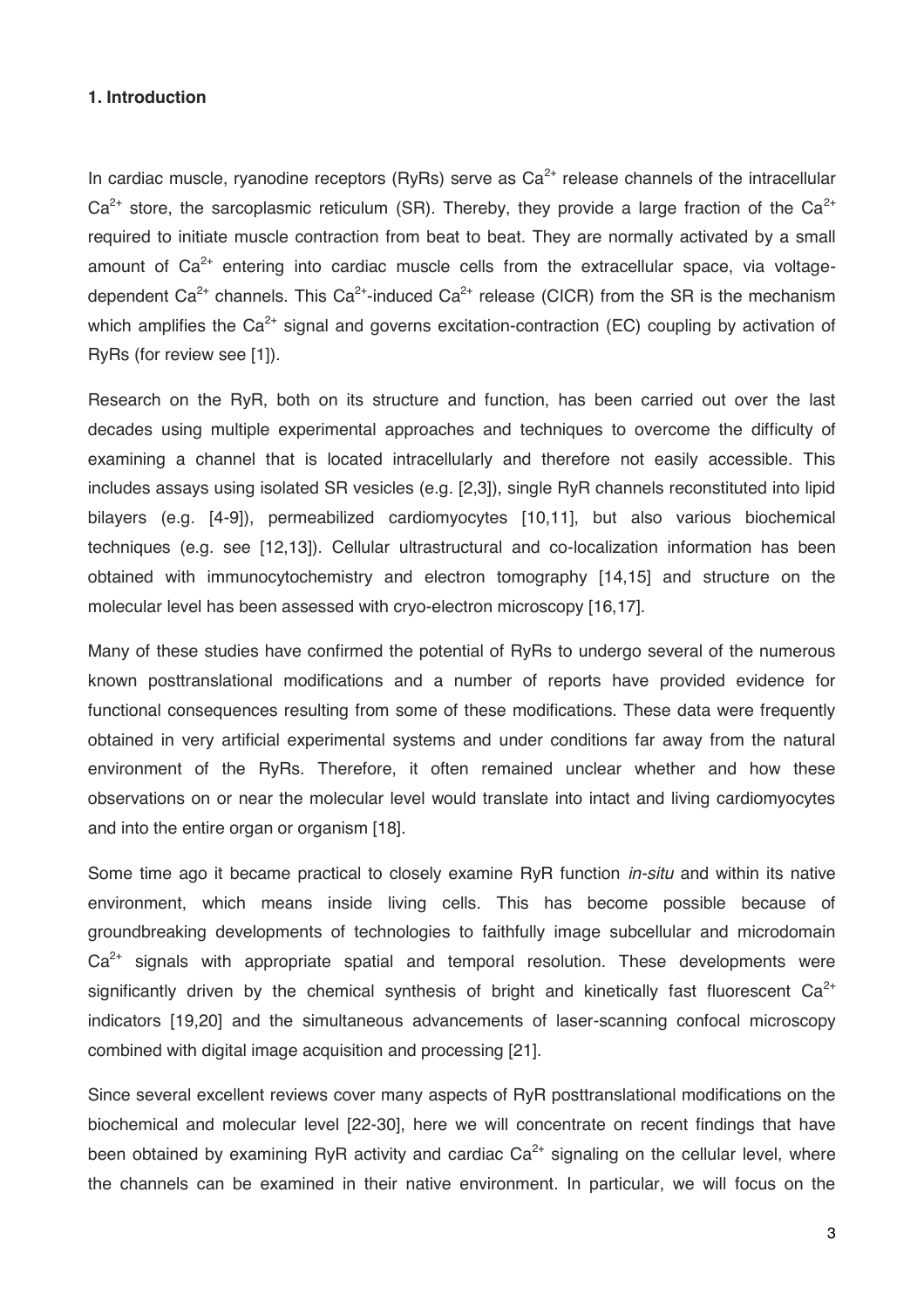consequences of a combined impact of several mechanisms and their mutual interactions during physiological regulation of RyRs and during the development of cardiac diseases affecting RyR function.

## **2. The ryanodine receptor**

#### *2.1. The RyR macromolecular complex*

In mammals three RyR isoforms are known: the skeletal muscle form RyR1, the cardiac RyR2 and the more broadly expressed brain form RyR3. The cardiac RyR2 is a large macromolecular complex consisting of a homo-tetramer with 4 subunits comprising a molecular mass of 565 kDa each, totaling 2.2 MDa (for review see [31]). This complex is regulated and modulated in numerous ways by ions (e.g.  $Ca^{2+}$ , Mg<sup>2+</sup>, H<sup>+</sup>), by small molecules (e.g. ATP, cADPR) and by proteins (e.g. sorcin, calstabin2, junctin, triadin). Important for this review, the macromolecular complex is also associated with protein kinases (e.g. protein kinase A (PKA), Ca<sup>2+</sup>/caldmodulin dependent kinase II (CaMKII)) and phosphatases (e.g. phosphatase 1 and 2A). Some of the kinases and phosphatases are tethered to the channel and held near their target sites by means of anchoring proteins. On the RyR itself, several phosphorylation sites have been identified (see chapter 3). Furthermore, the RyR complex comprises several free cysteines that can be subject to reversible oxidative modification (see chapter 4).

## *2.2. The Ca2+ signaling microdomain in the vicinity of the RyRs*

In cardiac muscle, a large fraction of the RyRs are organized in dyads, where the SR membrane contains a cluster of 30-250 RyRs [32] and comes in close contact (gap of  $~15$  nm) with the Ttubular membrane, which harbors the voltage-dependent L-type  $Ca<sup>2+</sup>$  channels. Opening of one or more L-type channels can activate CICR via several RyRs within a cluster. The tiny SR  $Ca^{2+}$ release generated by these few opening channels gives rise to a  $Ca^{2+}$  spark, an elementary  $Ca^{2+}$ signaling event, which can be detected and analyzed using confocal imaging of  $Ca<sup>2+</sup>$  sensitive fluorescence indicators (for reviews see [33,34]). During each heart beat, a large number of  $Ca^{2+}$ sparks is activated simultaneously, summing up to form the cardiac  $Ca<sup>2+</sup>$  transient for the activation of contraction.  $Ca^{2+}$  sparks and even smaller  $Ca^{2+}$  release events,  $Ca^{2+}$  quarks, can also occur spontaneously, for example during diastole [35,36]. Spontaneous  $Ca^{2+}$  sparks and  $Ca^{2+}$  quarks are considered to occur accidentally and underlie the SR  $Ca<sup>2+</sup>$  leak, but they usually cause no harm. However, under conditions of SR  $Ca^{2+}$  overload and in circumstances which sensitize the RyRs, single Ca<sup>2+</sup> sparks can initiate larger Ca<sup>2+</sup> signals, such as Ca<sup>2+</sup> waves, traveling along the myocytes in a saltatory fashion from sarcomere to sarcomere [37-40]. These  $Ca<sup>2+</sup>$  waves have a substantial arrhythmogenic potential, since they are able to initiate  $Ca<sup>2+</sup>$  activated currents, such as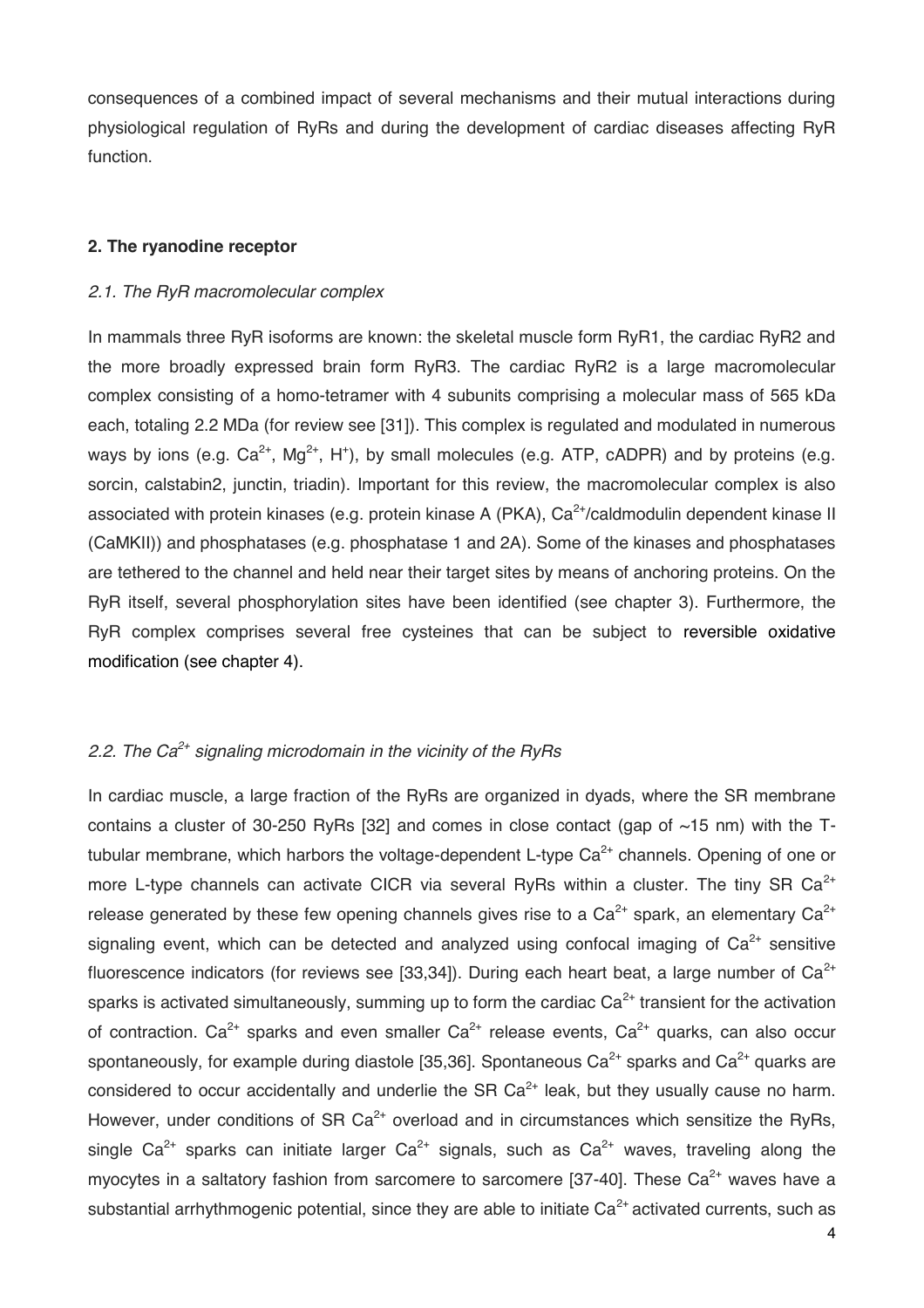the Na<sup>+</sup>-Ca<sup>2+</sup> exchange current ( $I_{NCX}$ ), which in turn may depolarize the cardiomyocyte and even trigger premature action potentials.

## *2.3. Ca2+ dependent activation and inactivation of the RyRs*

The open probability of RyRs depends steeply on the cytosolic  $Ca<sup>2+</sup>$  concentration. The increase of the RyR open probability subsequent to openings of L-type  $Ca^{2+}$  channels and entry of  $Ca^{2+}$  into the dyadic cleft is the main mechanism for activation of CICR during physiological activity. The Ca<sup>2+</sup> sensitivity of the RyRs *in-situ* is low enough to ensure independent activation of adjacent Ca<sup>2+</sup> spark sites, to allow for the regulation of cardiac  $Ca<sup>2+</sup>$  signals by virtue of local control and recruitment of  $Ca^{2+}$  sparks. The  $Ca^{2+}$  sensitivity of the channels for this type of activation is known to depend on several modulators as mentioned above (e.g. pH,  $Ma^{2+}$ , sorcin etc.), but also on several regulatory or disease-associated posttranslational protein modifications (see chapters 3 and 4). Inactivation of the RyRs and termination of the Ca<sup>2+</sup> sparks *in-situ* is less well understood and is the focus of significant ongoing research efforts. The presently favored mechanism is based on regulation of the RyR by the  $Ca^{2+}$  concentration inside the SR. Thereby, lowering the SR  $Ca^{2+}$ concentration during a spark would make the RyRs insensitive for  $Ca<sup>2+</sup>$  on the cytosolic side of the channels, which causes their deactivation. This is proposed to occur via a retrograde signal mediated by allosteric interactions between calsequestrin (acting as the  $Ca<sup>2+</sup>$  sensor) and junctin and/or triadin and the RyR [2,8,41]. This mode of spark termination could be stabilized by a reinforcing mechanism that has been proposed recently based on model predictions. The local SR depletion and subsequent decay in  $Ca^{2+}$  release flux from the SR during a  $Ca^{2+}$  spark may contribute to the self-termination, because of the resulting decline of the dyadic  $Ca<sup>2+</sup>$  concentration [42]. Other proposed mechanisms for spark termination include  $Ca<sup>2+</sup>$  dependent inactivation of the RyRs [43], but this alternative seems to be of rather minor impact since up to 100  $\mu$ M cytosolic  $Ca<sup>2+</sup>$  no RyR inactivation was observed in permeabilized cardiomyocytes [44]. Another possibility is stochastic attrition, where the probabilistic simultaneous closure of all RyRs in one cluster would interrupt their mutual activation by CICR within the dyadic cleft [45]. When all channels close, the very high dyadic  $Ca^{2+}$  concentration drops to low cytosolic levels within a few milliseconds [46]. However, the probability of all channels to be closed simultaneously is very low given the known number of RyRs in a cluster, unless their gating is partly coupled [47].

The  $Ca^{2+}$  release termination mechanism mediated by lowering of the SR luminal  $Ca^{2+}$ concentration and deactivation of the RyRs could also be important under conditions of SR Ca<sup>2+</sup> overload, the opposite of the depletion during a  $Ca^{2+}$  spark and CICR. By sensitizing the RyRs for  $Ca<sup>2+</sup>$  on the cytosolic side, elevations of intra SR  $Ca<sup>2+</sup>$  could initiate or facilitate store-overload induced  $Ca^{2+}$  release (SOICR) and arrhythmogenic  $Ca^{2+}$  waves [40,48].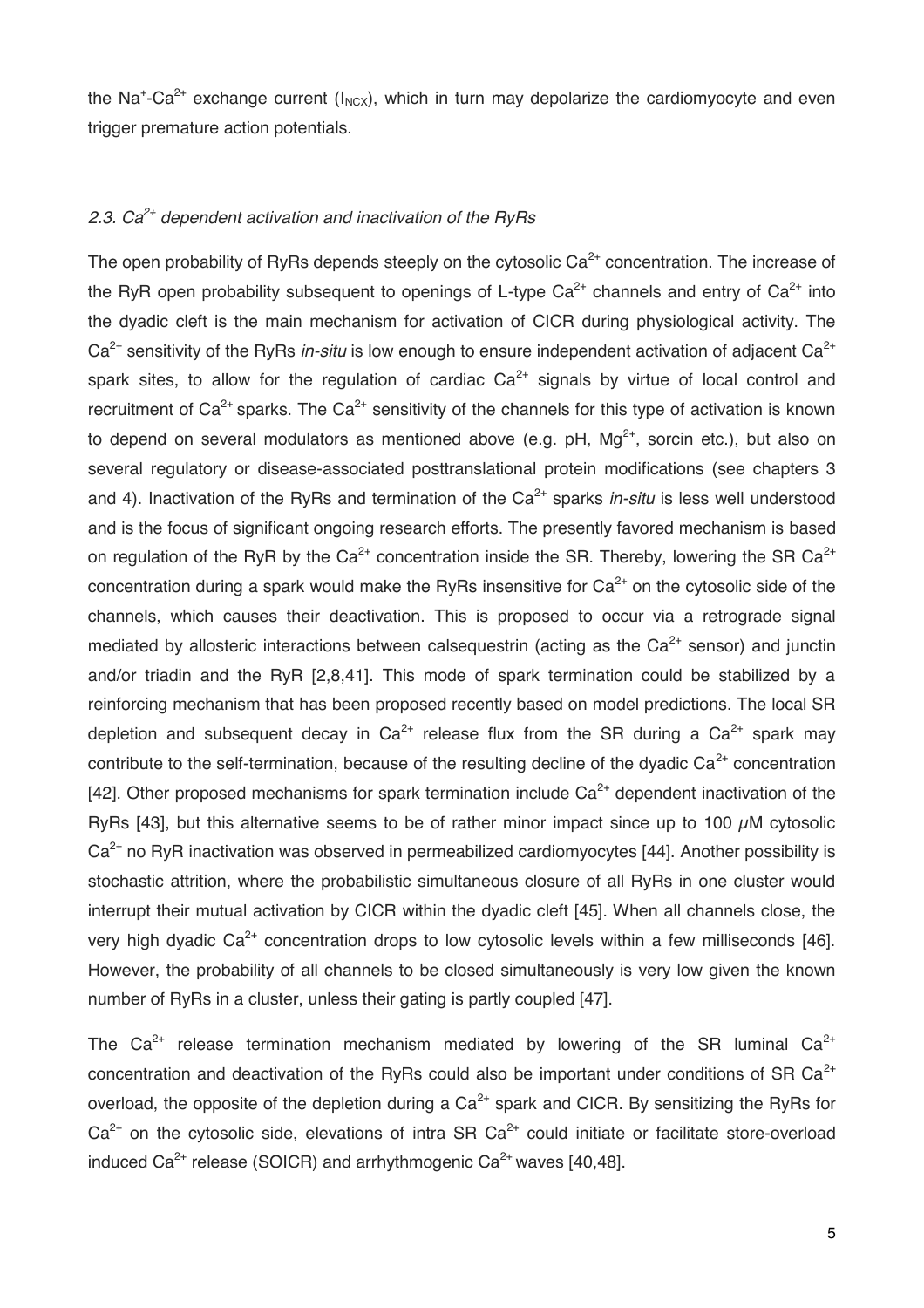### *2.4. RyR pharmacology*

Several pharmacological compounds change the function of the channel (for review see [49]). Here we only briefly summarize some pharmacological approaches which have been used in studies of posttranslational RyR modifications. Experimentally, a millimolar concentration of caffeine is often applied as an activator, for example to rapidly empty the SR of  $Ca^{2+}$  and to estimate SR  $Ca<sup>2+</sup>$  content. Tetracaine is utilized as a blocker of the RyRs, for example to eliminate the diastolic SR Ca<sup>2+</sup> leak and estimate its magnitude from the resulting drop of the cytosolic Ca<sup>2+</sup> concentration [50]. Ryanodine in low concentrations (nM to  $\mu$ M) locks the channel in a very longlasting subconductance state, thereby depleting the SR of  $Ca<sup>2+</sup>$  and eliminating the SR buffer function. For this purpose, it is often combined with thapsigargin, an inhibitor of the SR Ca<sup>2+</sup> pump (SERCA). At high concentrations ryanodine may block the RyR channel. Recently, few drugs already accepted as pharmacotherapeutics in humans have been discovered to have beneficial off-target effects on the RyRs. These drugs are presently considered for re-purposing, other compounds targeting the RyR macromolecular complex are under development [51,52].

Pharmacological tools are also available to alter mechanisms of posttranslational modifications. This includes activators and inhibitors for protein kinases [53], phosphatases and NO synthases [54]. Donors and scavengers for NO, reactive nitrogen and oxygen species (RNS and ROS) have been applied with some success (e.g. [55]. In general, the specificity of these tools is quite limited, with the exception of inhibitory peptides for some of the protein kinases (e.g. PKI for PKA, AIP for CaMKII).

## **3. RyR phosphorylation**

As mentioned above, the mechanism and functional consequences of RyR phosphorylation has attracted much recent attention. Interest in this issue was inspired by a report suggesting that PKA dependent "hyperphosphorylation" of RyRs could occur during heart failure (HF) thereby aggravating this condition. Hyperphosphorylation was proposed to promote the  $Ca<sup>2+</sup>$  sensitivity of RyRs resulting in elevated open probability. This in turn would cause a substantial diastolic SR  $Ca<sup>2+</sup>$  leak, which could contribute to low SR  $Ca<sup>2+</sup>$  content, smaller  $Ca<sup>2+</sup>$  transients and hence weak heart beat [12]. Using mainly biochemical and molecular biology approaches, serine 2808 and 2030 on the RyR have been identified as possible phosphorylation sites for protein kinase A (PKA), and serine 2814 for CaMKII. However, the specificity of these sites for the mentioned kinases remains a disputed issue [12,56-58] and additional sites are likely to exist [59]. Moreover, a fierce controversy revolves around the functional consequence and pathophysiological relevance of the phosphorylation at these sites [60,61]. This debate may result from differences in experimental approaches, methods and tools, but also from variations of the particular animal and disease models.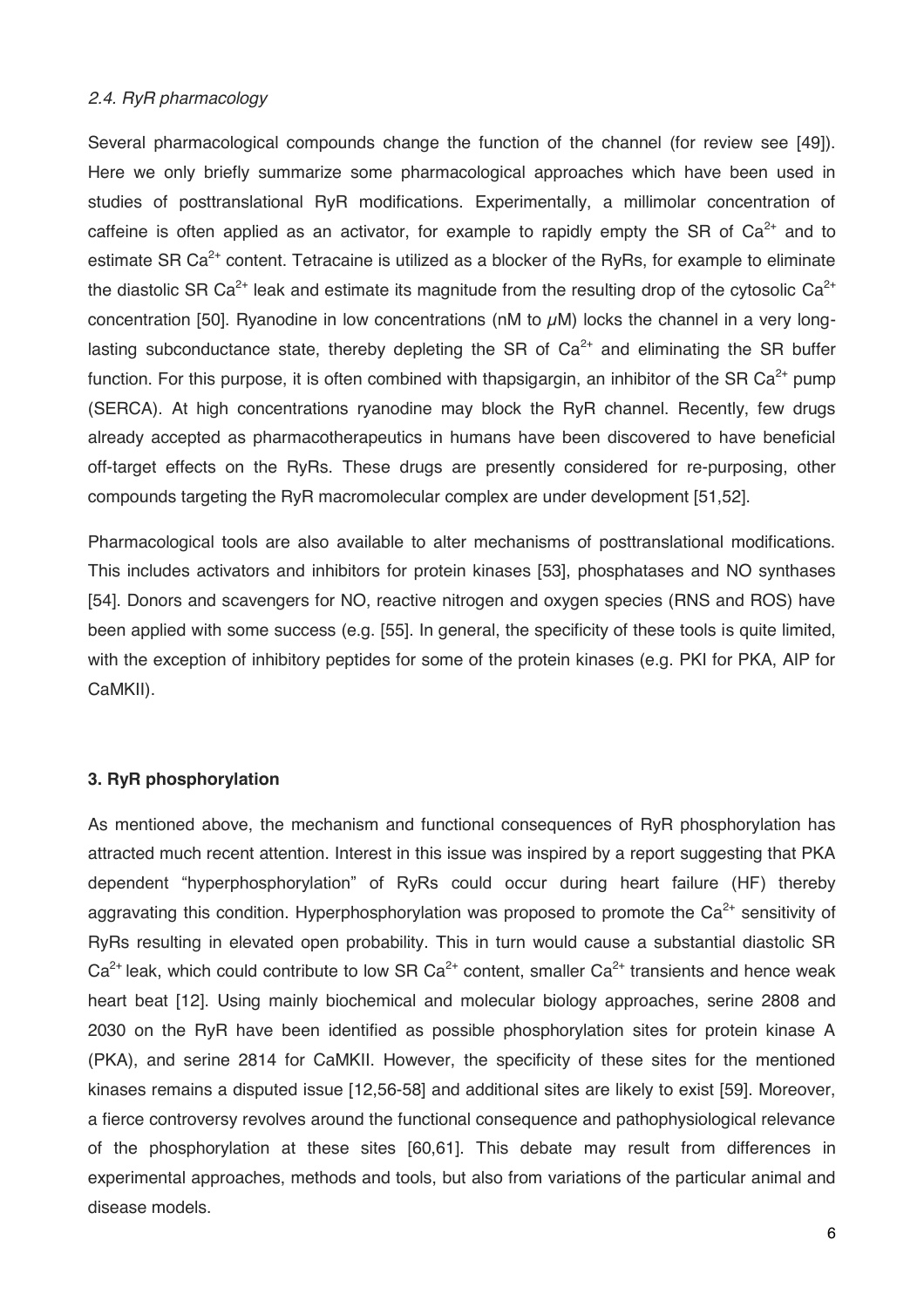#### 3.1. *Phosphorylation by CaMKII*

The pictures which emerges from the literature seems to be more clear for the consequences of CaMKII activation which leads to phosphorylation of serine 2814 on the RyR and possibly other sites [59,61], among many collateral targets. CaMKII activity seems to produce quite consistent functional changes of the RyRs that are reconcilable with the general prediction over a wide range of experimental settings and approaches, extending from single channel experiments to cellular  $Ca<sup>2+</sup>$  signaling and a variety of transgenic animals. In single channel experiments the open probability of the RyRs was generally found to be increased upon phosphorylation by CaMKII [62] (but see [63]). In isolated cardiomyocytes activation of CaMKII was associated with an increase of the  $Ca<sup>2+</sup>$  spark frequency [64]. Transgenic mice overexpressing the cardiac isoform of CaMKII also showed elevated Ca<sup>2+</sup> spark frequencies, leading to pronounced SR Ca<sup>2+</sup> leak, lower SR Ca<sup>2+</sup> content and a susceptibility for arrhythmias [65,66]. Ablation of CaMKII resulted in a protection of the animals from cardiac hypertrophy, possibly mediated by the unavailability of CaMKII signaling in the pathways of excitation-transcription coupling [67,68]. To obtain further insight into the functional role of serine 2814 on the RyR several mouse models were engineered to specifically scrutinize this site. In one animal the serine 2814 was replaced by an alanine, which removes its capability to become phosphorylated by CaMKII (S2814A mouse). Hearts of these animals and cardiomyocytes isolated from them showed blunted force-frequency relationships [69] and the mice were protected from arrhythmias induced by tachypacing after being subjected to transverse aortic constriction (TAC) to induce hypertrophy and failure [70]. Conversely, the S2814D RyR, where serine is replaced by aspartic acid, mimics constitutive CaMKII dependent RyR phosphorylation and increases the open probability of the channels in bilayer experiments. These cells showed elevated  $Ca^{2+}$  spark frequencies that could not be further increased by CaMKII activation [70] and the mice developed a propensity for arrhythmias and sudden cardiac death when stressed with catecholaminergic challenges or tachypacing subsequent to TAC.

Taken together, these and numerous other studies draw a picture whereby in the short-term CaMKII dependent phosphorylation substantially modifies RyR function, cardiac  $Ca<sup>2+</sup>$  signaling and EC-coupling. Overall, these signaling systems seem to become boosted, more active and  $Ca<sup>2+</sup>$ sensitive but less well controlled, from the molecular to the cellular and organ level. Thus, CaMKII has been considered as a treatment target for multiple short term and long-term cardiac conditions that are associated with disturbances of  $Ca<sup>2+</sup>$  signaling and CaMKII activation [71-74].

## 3.1. *Phosphorylation by PKA*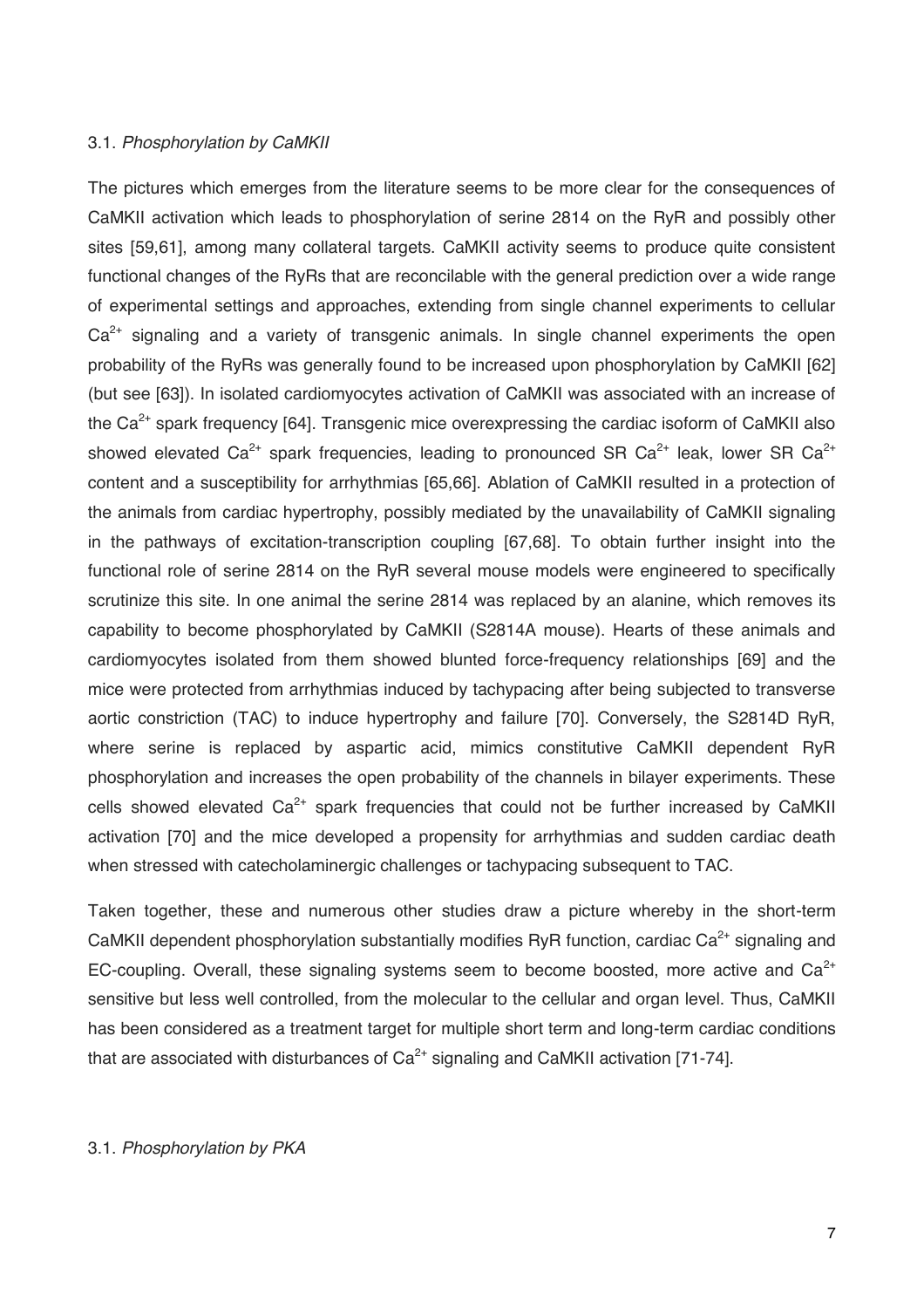PKA dependent phosphorylation and "hyperphosphorylation" of the RyRs at serine 2808 has been proposed to dissociate the stabilizing protein calstabin 2 (a.k.a FKPB-12.6) from the macromolecular complex, a sequence of events that is suggested to be followed by major functional changes of the channels resulting in diastolic  $Ca^{2+}$  leak, SR  $Ca^{2+}$  depletion and weak heart beat [12]. Obviously, this mechanism could be very important both for the physiological regulation of the channels during stress as well as for their pathophysiological malfunctioning. Therefore, it has attracted substantial research efforts from several laboratories. While in general phosphorylation of the S2808 site has been confirmed by various labs, specificity for PKA of this site, the conditions under which phosphorylation would occur and whether or not this leads to calstabin 2 dissociation have remained equivocal [56]. An additional PKA site has been identified at serine 2030 [57,75]. On the single channel level, functional changes after PKA-dependent phosphorylation have been described some time ago [76,77]. On the cellular level, the consequences of PKA-dependent RyR phosphorylation have been more difficult to pinpoint, partly because of the complex adjustments of multiple signaling networks downstream the activation of PKA in intact or permeabilized cells. Changes of  $Ca<sup>2+</sup>$  spark parameters indeed were observed upon application of cAMP in permeabilized mouse cardiomyocytes, but were entirely attributable to the concomitant SERCA stimulation resulting from PLB phosphorylation, as they were not present in cells isolated from PLB ablated mice, where SERCA is already maximally stimulated [11]. Twophoton photolysis of caged  $Ca^{2+}$  to artificially trigger  $Ca^{2+}$  sparks suggested changes of RyR gating after β-adrenergic stimulation, since in resting Guinea pig myocytes larger  $Ca<sup>2+</sup>$  release events were observed despite a decline of SR content [78]. However, when analyzing the frequency of spontaneous  $Ca<sup>2+</sup>$  sparks at rest, this was later found to most likely depend on CaMKII activation [79].

Because of these difficulties to dissect the consequences of β-adrenergic stimulation on RyR function, transgenic animals have been engineered specifically targeting the serine 2808 site. Several animal models have been created where this serine is replaced by alanine, resulting in S2808A channels which can no longer be phosphorylated at this site [58]. Another model are the S2808D mice, which have a modification which corresponds to constitutively phosphorylated RyRs. Unfortunately, the generation of these animals has not fulfilled the expectation to clarify the open issues, as the results published in several reports have again been controversial. Initial studies with the S2808A mice showed that the modification was very subtle, did not disturb normal cardiac function and the animals had no overt phenotype. However, after myocardial infarction (MI) these mice were protected from developing heart failure and from arrhythmias induced by phosphodiesterase inhibition [58]. Reconstituted S2808A channels did not show elevated open probability after MI, in contrast to those from WT mice. This difference on the molecular level was proposed to be the underlying mechanism preventing SR  $Ca<sup>2+</sup>$  leak, weak heartbeat and the susceptibility to arrhythmias in S2808A mice.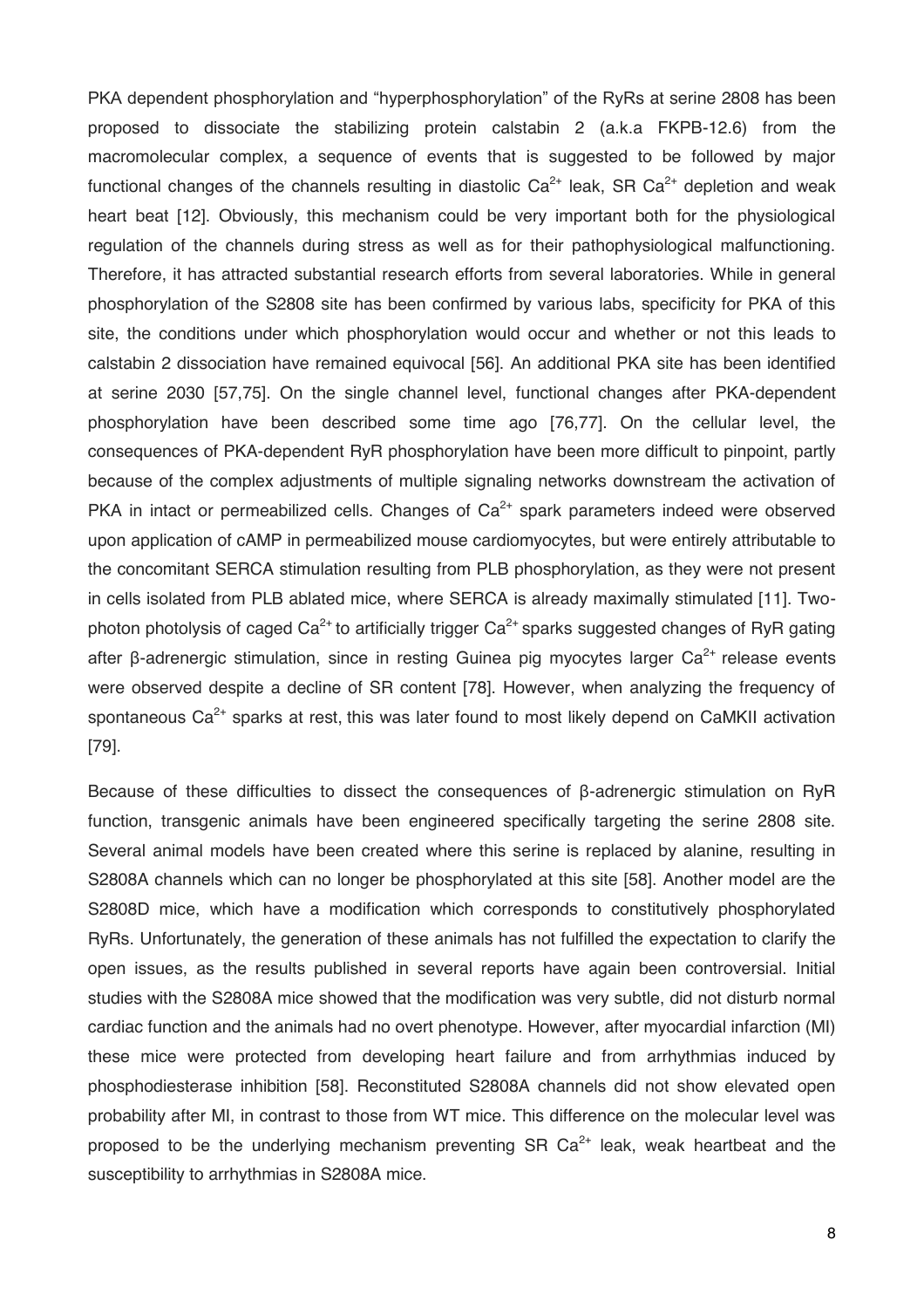In a different laboratory, a further S2808A mouse was engineered and these animals were subjected to a pressure overload heart failure model after TAC [80]. In this study, no obvious cardioprotection was conferred to the animals by ablating the 2808 phosphorylation site. Furthermore, no differences between WT and S2808A RyRs were present in the open probability and gating kinetics of reconstituted channels. This study then examined  $Ca<sup>2+</sup>$  signaling and ECcoupling on the cellular level, including an analysis of  $Ca<sup>2+</sup>$  sparks and waves. Again, no significant differences were observed between the two groups of animals. These observations led the authors to conclude that the serine 2808 site only has a limited role in the pathogenesis of heart failure.

At present it remains unsettled why these apparently similar studies led to essentially opposite conclusions. One may speculate that the disease models (i.g. pressure overload versus ischemia / inflammatory disease) could result in different outcomes, or that the RyRs of the two engineered animals do not operate in a perfectly identical way. Alternatively, some of the resulting functional modifications may be rather subtle, and can be compensated by auto-regulatory features of the cardiac EC-coupling machinery [81] and are therefore difficult to detect.

Starting from the latter possibility, a detailed study was carried out to examine SR  $Ca^{2+}$  release kinetics, their intersarcomeric synchronization, and the improvement of this parameter by βadrenergic stimulation when the communication between L-type  $Ca<sup>2+</sup>$  channels and RyRs was challenged [82]. The reasoning for this approach was the notion that these events occur at the very interface between the L-type  $Ca^{2+}$  channels and the RyRs and might therefore reveal even subtle changes. When this communication was tested by using very small  $Ca^{2+}$  currents as triggers, substantial intersarcomeric desynchronization was observed. This was resynchronized upon βadrenergic stimulation in the WT [83] but not in the S2808A cells. Furthermore, unlike WT cells, Ca2+ wave propagation was not accelerated upon β-adrenergic stimulation in S2808A cells. Together with the long delays observed in the release synchronization, this suggested the possibility of an intra-SR mechanism  $[40,48]$ , whereby SR Ca<sup>2+</sup> loading via SERCA would lead to sensitization of the RyR from the luminal side, thereby pushing the channel over the trigger threshold. The possibility of an intra-SR mechanism was then confirmed in reconstituted single RyR channels. At high SR  $Ca<sup>2+</sup>$  concentrations, and only under this condition, WT channels indeed responded with a significantly larger increase in open probability upon PKA dependent phosporylation than S2808A channels. Regarding the ongoing controversy, the main conclusion from these studies is that the effects of serine 2808 phosphorylation are present but delicate and may be difficult to detect when SR Ca<sup>2+</sup> content is not controlled experimentally (e.g. *in-vivo*, when the auto-regulatory adjustments of SR  $Ca<sup>2+</sup>$  content mentioned above may compensate for small changes of RyR open probability).

Taken together it appears that the mechanisms and consequences of PKA dependent RyR phosphorylation are less clear and potentially more subtle than those mediated by CaMKII. Whether and how these delicate changes translate into the *in-vivo* situation is difficult to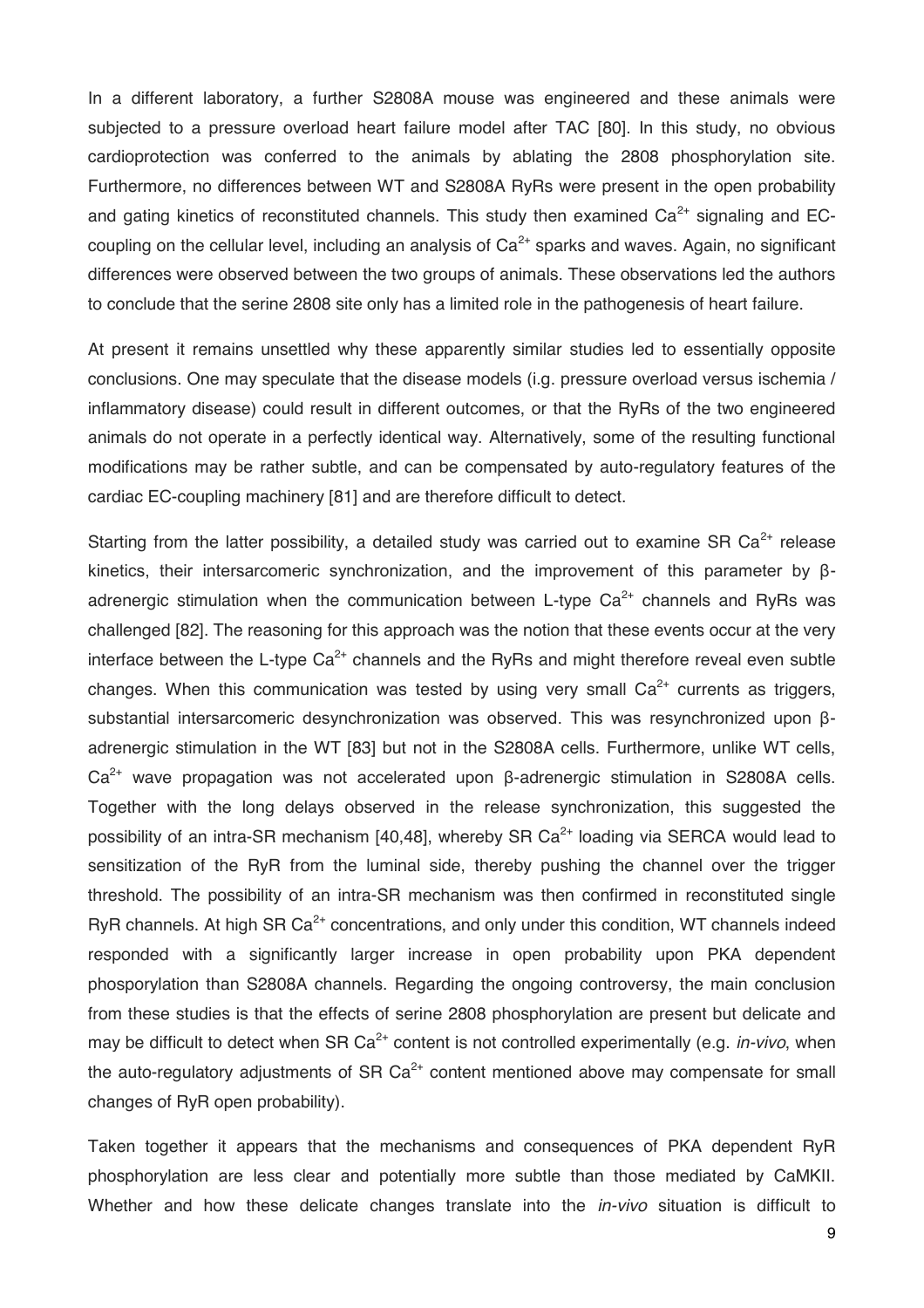extrapolate and will require more research. In support for this expectation, a recent cross-breeding experiment between dystrophic *mdx* and S2808A mice indicated that the RyR mutation confers significant protection for cardiac disease manifestations and progression of the dystrophic cardiomyopathy in these animals (see below) [84].

#### 4. **Redox modification of RyR.**

## *4.1. RyR oxidation by ROS*

Changes of the cellular redox state give rise to another category of posttranslational RyR modifications, which do not only have a modulatory function but also play an important role in the development of various cardiac diseases. The term "intracellular redox potential" broadly describes the balance between reduced and oxidized proteins within cells, which in turn is determined by the level of generation and buffering of cellular reactive oxygen and reactive nitrogen species (ROS/RNS). There are multiple sources of ROS/RNS within the cell. They include but are not limited to NADPH oxidase (NOX), xanthine oxidase (XO), mitochondria and nitric oxide synthase (NOS). On the other end there are various cellular antioxidant defense components such as catalase, superoxide dismutase, thio- and glutaredoxins, glutathione peroxidase, glutathione, vitamins A, C and E, etc. Under physiological conditions, the extent of ROS/RNS accumulation is finely controlled by these scavenging and reducing mechanisms, and at low concentrations ROS/RNS serve as important intracellular messengers. An imbalance between generation of ROS/RNS and the efficiency of cellular defense systems can lead to a transient or persistent oxidative/nitrosative stress resulting in redox modifications of various cellular proteins, including those involved in  $Ca^{2+}$  homeostasis. The RyR is an important example, since it is known to be very susceptible to redox modifications. Each cardiac RyR tetramer contains a total of 364 cysteines [85]. In the presence of a physiological concentration of one of the major cellular "redox buffers" glutathione (5 mM) about 84 of these cysteines are free. The sulfhydryl groups of these cysteines are subject to reversible cross-linking, S-nitrosylation and S-glutathionylation. Numerous studies of RyRs incorporated in lipid bilayers convincingly showed that reversible redox modifications significantly affect the activity of RyR channels. Oxidative conditions generally increase the RyR open probability, while reducing agents do the opposite (e.g. [85-88]). Therefore, the functional consequence of a moderate cellular oxidative/nitrosative stress could be immediate enhancement of  $Ca<sup>2+</sup>$  release from the SR in response to a given physiological trigger. This possibility has been supported by experiments with isolated SR vesicles (e.g. [85,89]). The increased  $Ca<sup>2+</sup>$  sensitivity of RyRs and subsequently larger  $Ca<sup>2+</sup>$  transients could have a positive inotropic effect on the cardiac function [90]. However, severe oxidative stress can cause irreversible and sustained activation of RyRs [85], increased  $Ca^{2+}$  leak from the SR, decreased SR  $Ca^{2+}$  load and finally a decline of beat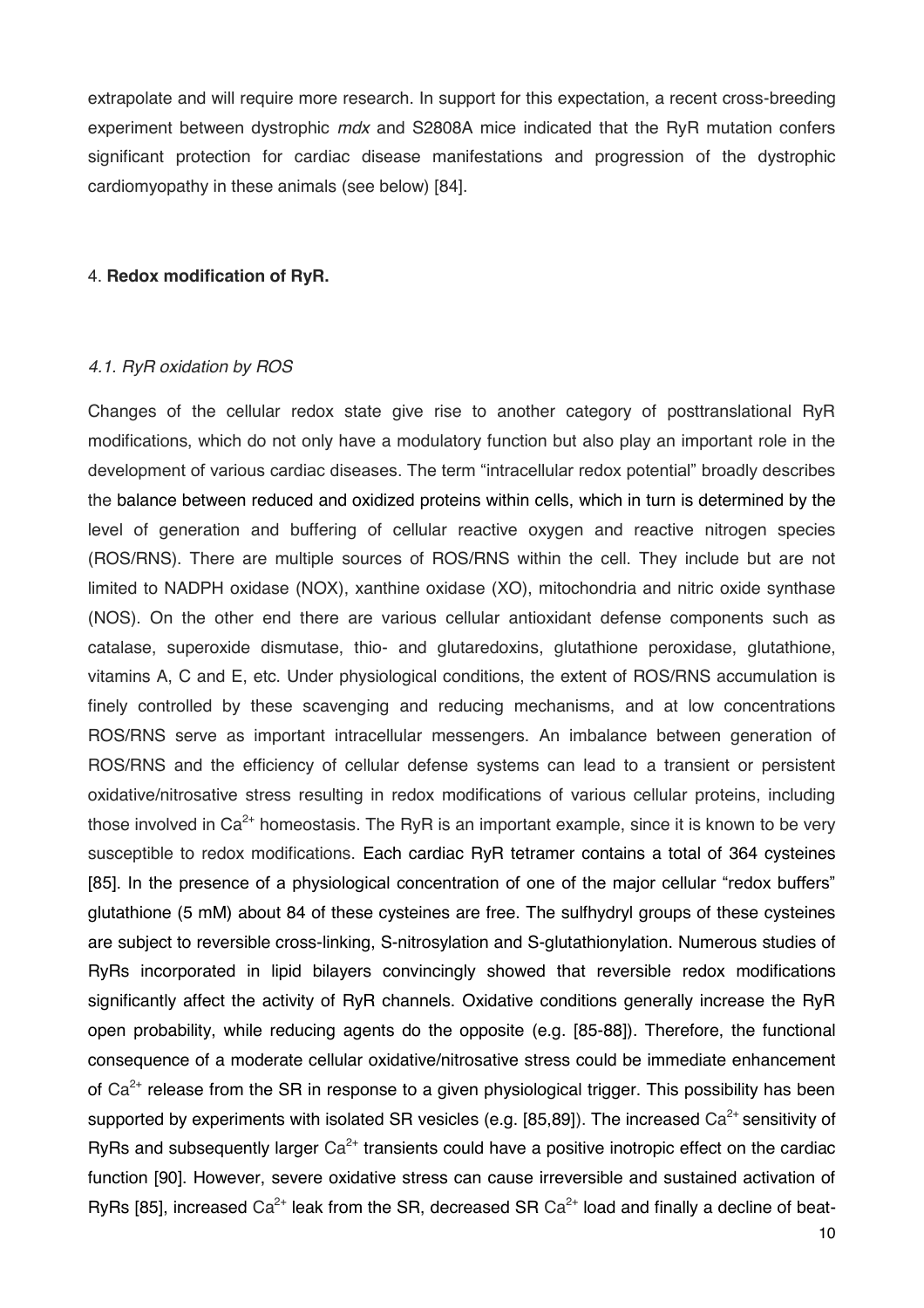to-beat cellular  $Ca^{2+}$  transients with contractile dysfunction. Such conditions are usually associated with or even caused by the development of various cardiac abnormalities. Therefore, the role of RyR redox modifications in cardiac pathophysiology is currently under intensive investigation in multiple laboratories around the world.

When the experimental gear was shifted from molecular and vesicles towards studies of cells, organs and organisms, it became obvious that the findings obtained from isolated RyR channels cannot be translated to more complex biological systems without a critical reevaluation. Besides the presence of various cellular sources for ROS, redox modification targets multiple intracellular sites including major proteins involved in EC coupling and all of them need to be considered in order to identify the link between each modification and the resulting changes of RyR function [91]. To discriminate between correlative, adaptive and causal posttranlational RyR modifications is often a daunting task.

Cardiac muscle has a substantial NOX activity (for reviews see [92,93]). It has been reported that NOX2 is the predominant isoform expressed in T-tubular and SR membranes of mature cardiomyocytes. Therefore, it is strategically positioned to modulate the activity of the RyRs. NOX is an enzyme that utilizes NADPH to produce superoxide anion. NOX2 was found to be overexpressed and/or its activity increased in dystrophic hearts [55,94], in hearts of patients with a history of atrial fibrillation [95], and in hearts subjected to tachycardic preconditioning [96]. Although the exact mechanisms of NOX activation under these pathological conditions remain unclear, it was shown that ROS produced by NOX stimulates SR  $Ca<sup>2+</sup>$  release via at least two pathways: 1) direct oxidation or S-glutathionylation of RyRs or 2) indirectly through CaMKII activation [97] followed by phosphorylation of the RyRs. Reducing or ROS scavenging compounds could generally mitigate or prevent the consequences of oxidative stress in these experimental models. Another widely recognized source of ROS production in cardiac myocytes are mitochondria [98,99]. Mitochondria always generate a small amount of ROS through leakage in the electron transport chain during respiration. Under some pathophysiological conditions, such as ischemia/reperfusion, ROS produced by mitochondria become the main contributors to cellular oxidative stress. In this situation mitochondrial  $Ca^{2+}$  overload and subsequently ROS overproduction may trigger mitochondrial permeability transition, which in turn boosts ROS production via ROS-induced ROS release mechanisms [100,101]. There are also several reports indicating upregulation of XO activity in experimental models of heart failure [102]. Furthermore, contractile function and myocardial efficiency in HF could be improved by the treatment the animals with the xanthine oxidase inhibitor allopurinol [103,104]. Overall, regardless of the source of their generation, ROS and subsequent oxidative modifications of RyRs have been directly held accountable for augmented stretch-induced  $Ca<sup>2+</sup>$  responses and hypersensitive EC-coupling in dystrophic cardiomyocytes [55,105-108] as well as in impaired  $Ca<sup>2+</sup>$  signaling in failing [109,110] and diabetic hearts [111,112].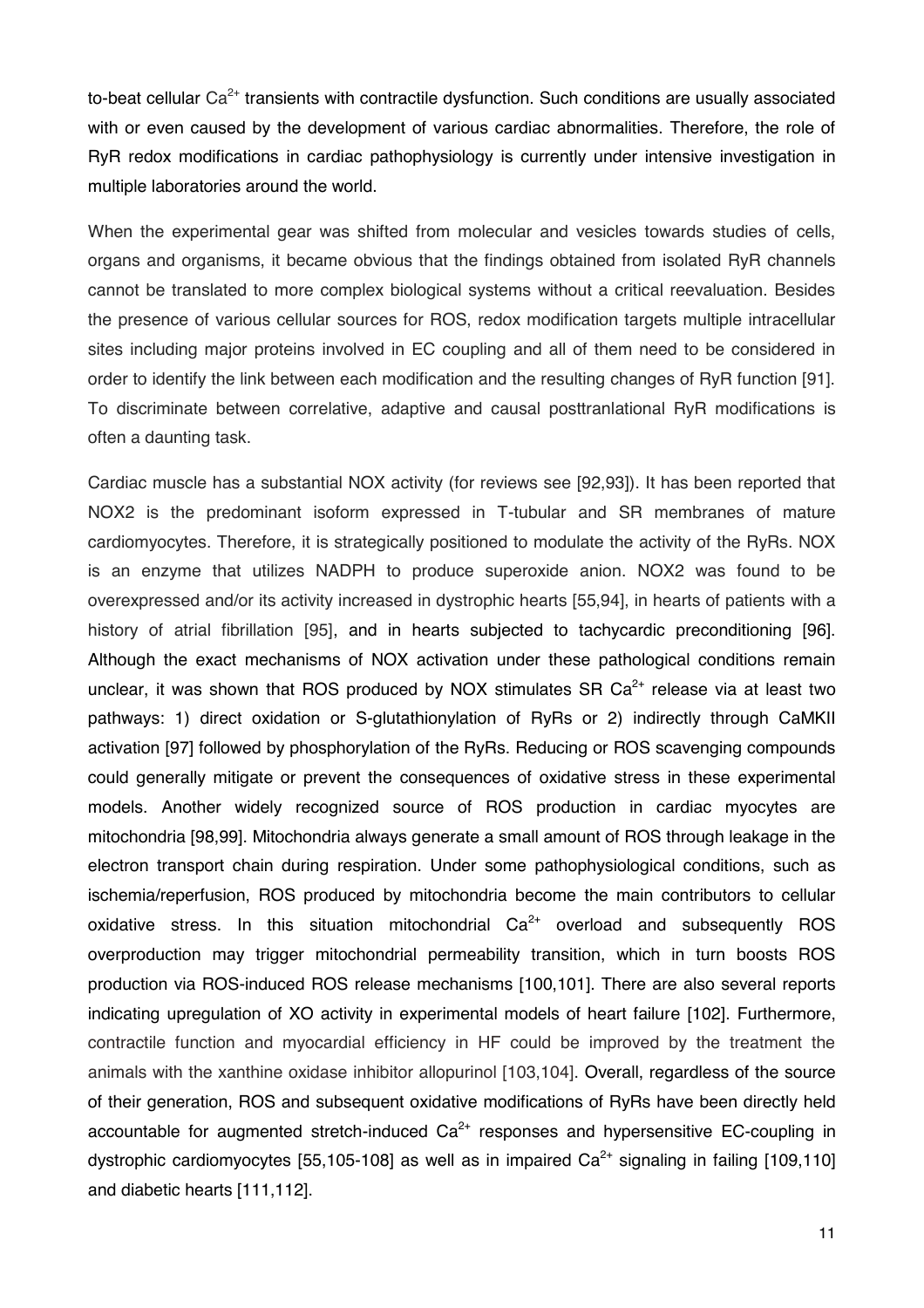#### *4.2. RyR modifications by RNS*

The two major isoforms of NO synthase (NOS) in cardiac myocytes are eNOS and nNOS. They have a specific sub-cellular localization and are possibly aimed at different targets in their microdomains, due to the short range of NO diffusion. The eNOS isoform is localized in the plasma membrane in caveolae through interaction with caveolin-3. In healthy cardiac muscle nNOS is mainly located in the SR membrane, linked to the RyRs. In failing or diseased hearts nNOS may partly redistribute to the sarcolemma. Normally, the iNOS isoform is not present in significant amounts, but this may be different during the development of cardiac diseases. NO produced by these enzymes can bind to free thiol groups on various proteins, including RyR, causing Snitrosylation and conformational changes. Alternatively, NO can act via the cGMP dependent pathway and activated PKG, a protein kinase which is thought to phosphorlyate the RyR at the S2814 CaMKII site [59]. This and the presence of many other targets for NO and PKG, most notably the L-type  $Ca^{2+}$  channels, make it very challenging to attribute any functional change to a specific RyR posttranslational modification in the setting of experiments with intact cells.

An important role for RyR nitrosylation in cardiac EC-coupling and  $Ca<sup>2+</sup>$  signaling was suspected already some time ago (for review see [90]), when it was found that the stretch-induced enhancement of cardiac  $Ca^{2+}$  signals and elevation of  $Ca^{2+}$  spark frequency was blunted in the presence of L-NAME, an unspecific inhibitor of all NOS isoforms [113]. The effect of stretch could be mimicked by adding the NO donor SNAP, which nearly doubled the  $Ca^{2+}$  spark frequency. Additional studies reported that NO could have diverse actions, depending on the preexisting extent of β-adrenergic stimulation. NO donors increased the  $Ca^{2+}$  spark frequency in a cGMP independent way at low (10 nM) concentrations of ISO, presumably by RyR nitrosylation [114]. At 1  $\mu$ M ISO a decrease of the spark frequency was observed, however this was accompanied (or caused) by a reduction of the SR  $Ca^{2+}$  content. In nNOS-/- mice, but not in eNOS-/- mice, hyponitrosylation of the RyRs was observed, confirming that the structural proximity between nNOS and RyR is functionally relevant. Interestingly, these RyRs exhibited more extensive oxidative modifications, leading to elevated SR  $Ca^{2+}$  leak [115]. Thus, constitutive RyR Snitrosylation in WT animals appears to confer some protection of the channels against more severe oxidative modifications. This may be important in various diseases, where changes of the nitrosylation have been implied in their pathology, but also in conferring some cardioprotection [116].

In one study the extent of RyR nitrosylation was quantified in mice with dystrophic cardiomyopathy and found to be increased around 4-5 fold [117], while PKA dependent RyR phosphorylation was not significantly elevated. This was accompanied by a doubling of the frequency of spontaneous  $Ca<sup>2+</sup>$  sparks and a propensity for arrhythmias. The extent of RyR oxidation and CaMKII-dependent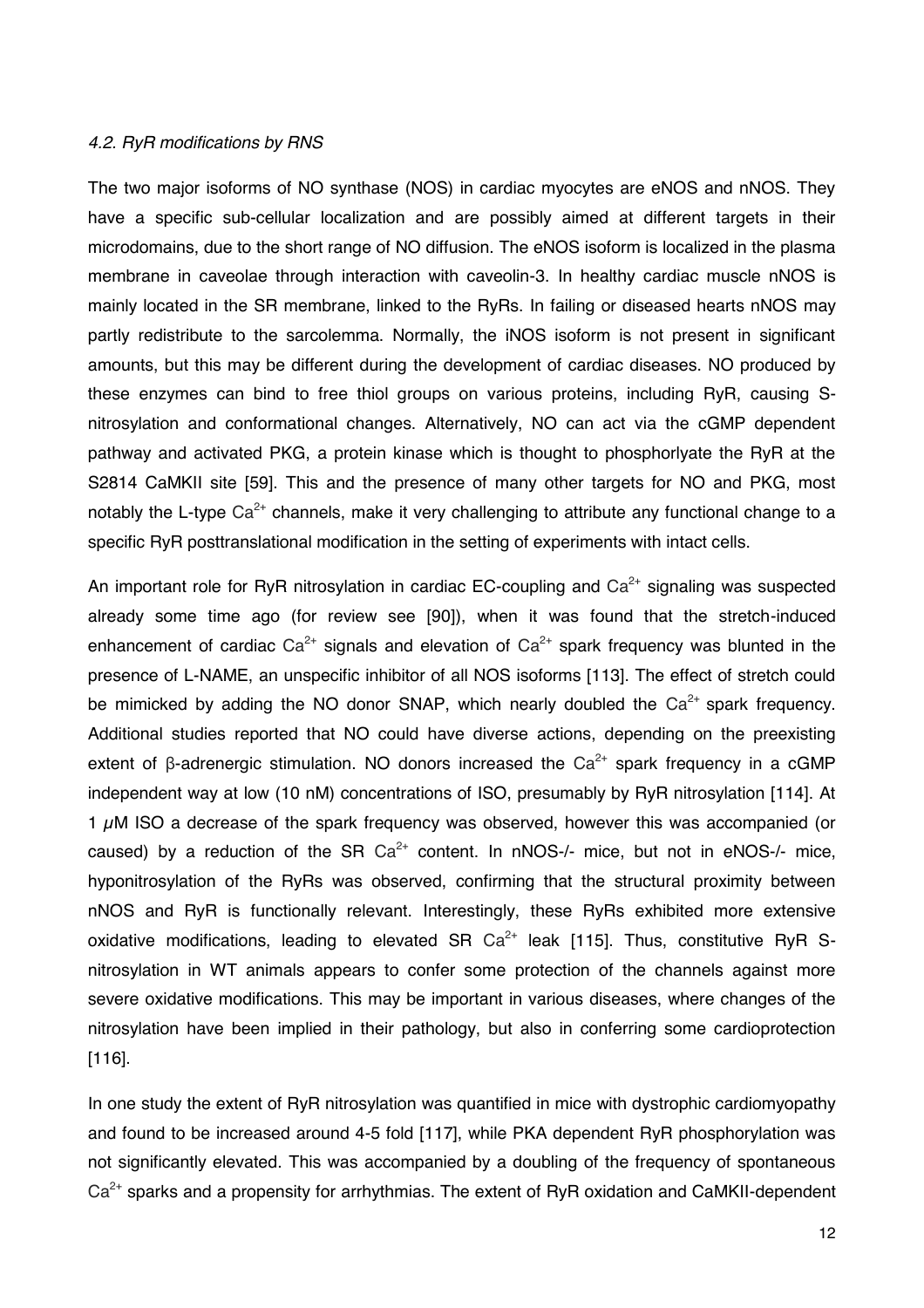RyR phosphorylation was not assessed directly, but the protective effect of N-acetyl cysteine (NAC) suggests an important role of oxidative stress in dystrophic cardiomyopathy, as reported earlier ([55,94].

The general concept which emerges from these partly controversial studies, although rather diffuse, suggests that the reciprocal interactions between RyR modifications resulting from ROS and RNS and their functional outcome are very complex and not yet fully understood. While some observations suggest quite synergistic actions, in other experimental settings more competitive effects between ROS and RNS modifications become apparent. Interactions between ROS and RNS are possible in various ways, for example through their tightly connected chemistries (e.g. superoxide and NO can combine to form peroxynitrite [118] or by competing for the same thiols on the RyR. A further complication in the interpretation of the findings may arise from the finding that RyR2 is nitrosylated via S-nitrosoglutathione (GSNO) and not by NO directly [88]. Further, most experiments were carried out at ambient oxygen pressure (~150 mmHg), but in the tissue there is much less oxygen (~10 mmHg). The degree of oxidation and the function of the cardiac RyR is modified by ambient  $O<sub>2</sub>$ . In any case, it seems that the precise balance between ROS and RNS is important, and that a NO/ROS disequilibrium can lead to abnormal RyR channel behavior [119].

#### **5. Cross-talk between redox modifications and phosphorylation in disease**

Recently, a number of studies have been carried out in a variety of cardiac disease models, focusing on modifications of RyR function and the conceivably underlying posttranslational modifications. A common finding in many of these studies was a sequential (i.e. during disease development) or simultaneous presence of several posttranslational RyR modifications. While such a pattern could result from parallel but unrelated changes of the involved pathways, it seems more plausible that these modifications are not independent from each other. There are numerous possibilities for significant cross-talk and synergisms among these signaling pathways, for example between ROS, phosphorylation and  $Ca^{2+}$  signals (for reviews see [120,121]. In one scenario, boosting the Ca<sup>2+</sup> transient by phosphorylating various Ca<sup>2+</sup> signaling proteins may elevate mitochondrial  $Ca^{2+}$  content, followed by an increased mitochondrial metabolism and ROS production [98]. Mitochondrial ROS can further augment the  $Ca^{2+}$  signals by oxidizing multiple  $Ca^{2+}$ signaling proteins, as described above, but also by activating CaMKII via redox modification. This occurs in addition to the stimulation by the larger  $Ca^{2+}$  transients themselves [97], thereby establishing multiple and coupled positive feed-back loops [122]. A multitude of cardiac diseases are accompanied by oxidative stress which can initiate similar vicious cycles, just starting from another pathomechanism. Examples are congestive heart failure [109], dystrophic cardiomyopathy [55], diabetes [112] and ischemia/reperfusion [123]. Since phosphorylation, as well as oxidation and elevated  $Ca^{2+}$  concentration will increase the RyR open probability, the CICR mechanism will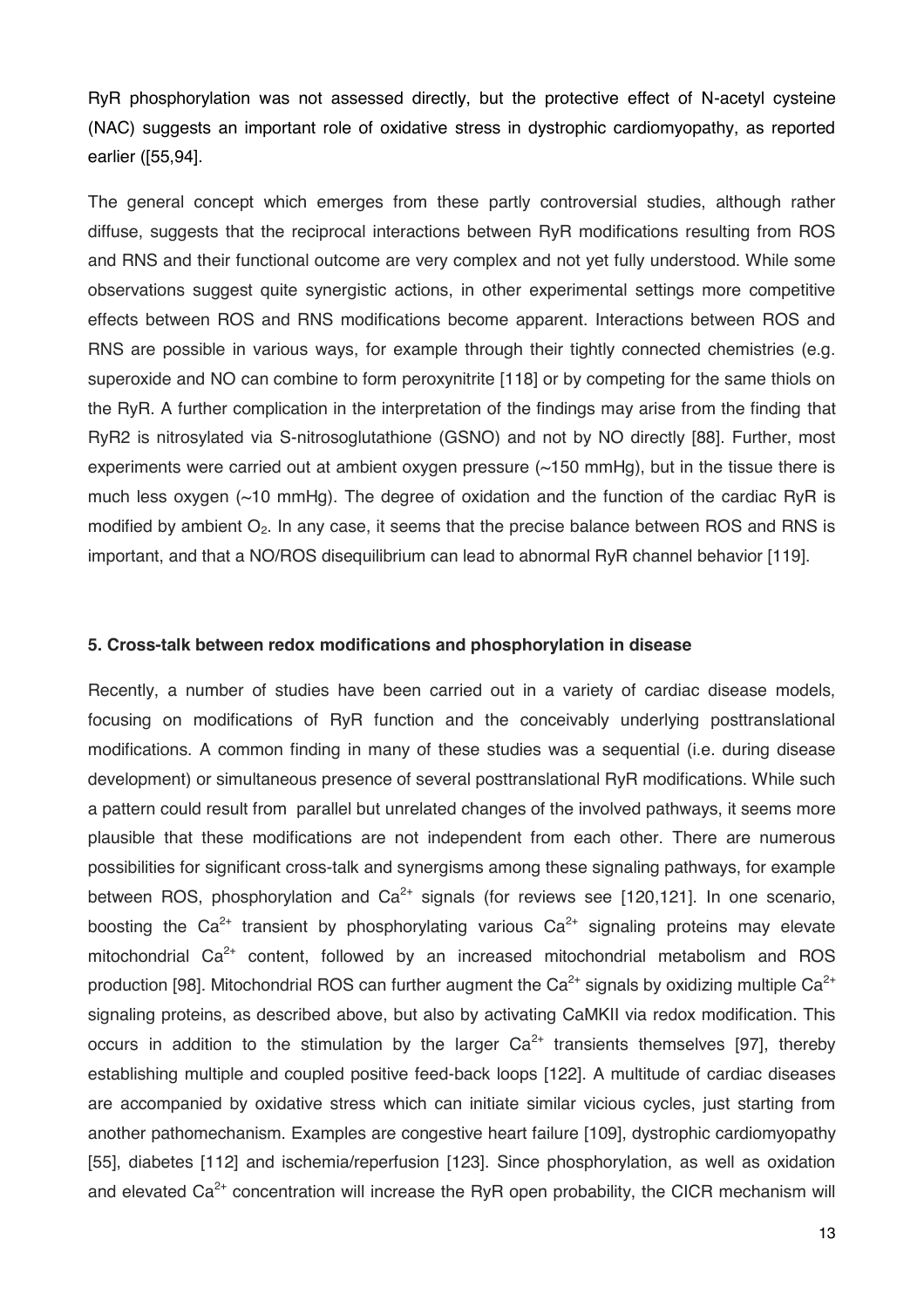become very sensitive and unstable. To what extent these multiple changes and the concomitant posttranslational RyR modifications exert additive effects and whether they develop rapidly or slowly during the development of a disease is not yet established and needs to be investigated in the future. However, a number of recent studies are in line with this possibility, which would be relevant for future therapeutic strategies. In the presence of synergistic pathomechanisms, multipronged therapies could be designed to target several of these vicious cycles simultaneously.

Interactions between RyR oxidation and phosphorylation have been studied in dystrophic cardiomyopathy, a disease that combines a high degree of oxidative stress and excessive  $Ca^{2+}$ signals after mechanical stress, resulting from the lack of the protein dystrophin [55]. In one example, a cross-breeding approach has been applied to test for rescue from this disease by eliminating not the main pathomechanism, but another step in the vicious cycle [84]. Dystrophic *mdx* mice were crossed with RyR-S2808A mice, which carry RyRs that cannot be phosphorylated at this site. Ablation of this phosphorylation site protected these animals, even though not the main pathomechanism was targeted, but rather one of the other steps in the positive feed-back loop. Unlike *mdx* mice, these animals did not develop cardiac hypertrophy with fibrosis and showed improved cardiac function. Further, they were protected from isoproterenol-induced arrhythmias and SR  $Ca<sup>2+</sup>$  leak. These findings suggest that PKA dependent RyR phosphorylation contributes to the abnormal  $Ca^{2+}$  homeostasis in dystrophic cardiomyopathy. Interestingly, and in apparent contrast to these findings, another study was not able to detect significant PKA dependent RyR phosphorylation in *mdx* mice [117]. However, more recent studies suggest that the disease phenotype and the pattern of RyR posttranslational modifications change in the course of dystrophic cardiomyopathy, and other diseases as well. PKA activation seems to become important only at later stages, and is associated with elevated SR  $Ca^{2+}$  leak and reduced  $Ca^{2+}$ content [108].

#### **6. RyR mutations and posttranslational modifications**

Another layer of complexity is added to the intricate mutual interactions of all the posttranslational modifications discussed above in patients carrying a mutation of the RyR2 [124,125]. Many of these patients are prone to stress-induced arrhythmias, manifesting themselves as catecholaminergic polymorphic ventricular tachycardias (CPVTs), potentially leading to sudden cardiac death. Cell lines and transgenic animals have been engineered expressing RyRs harboring mutations that were identified in families with CPVT patients [126-129]. These animals replicate the human disease phenotype and serve as disease models to investigate pathomechanisms arising from RyR mutations and to develop therapeutical approaches. In these disease models, arrhythmias could be provoked by tachypacing and/or by β-adrenergic stimulation. In cellular experiments, these cardiomyocytes exhibited elevated  $Ca<sup>2+</sup>$  spark frequencies, a propensity for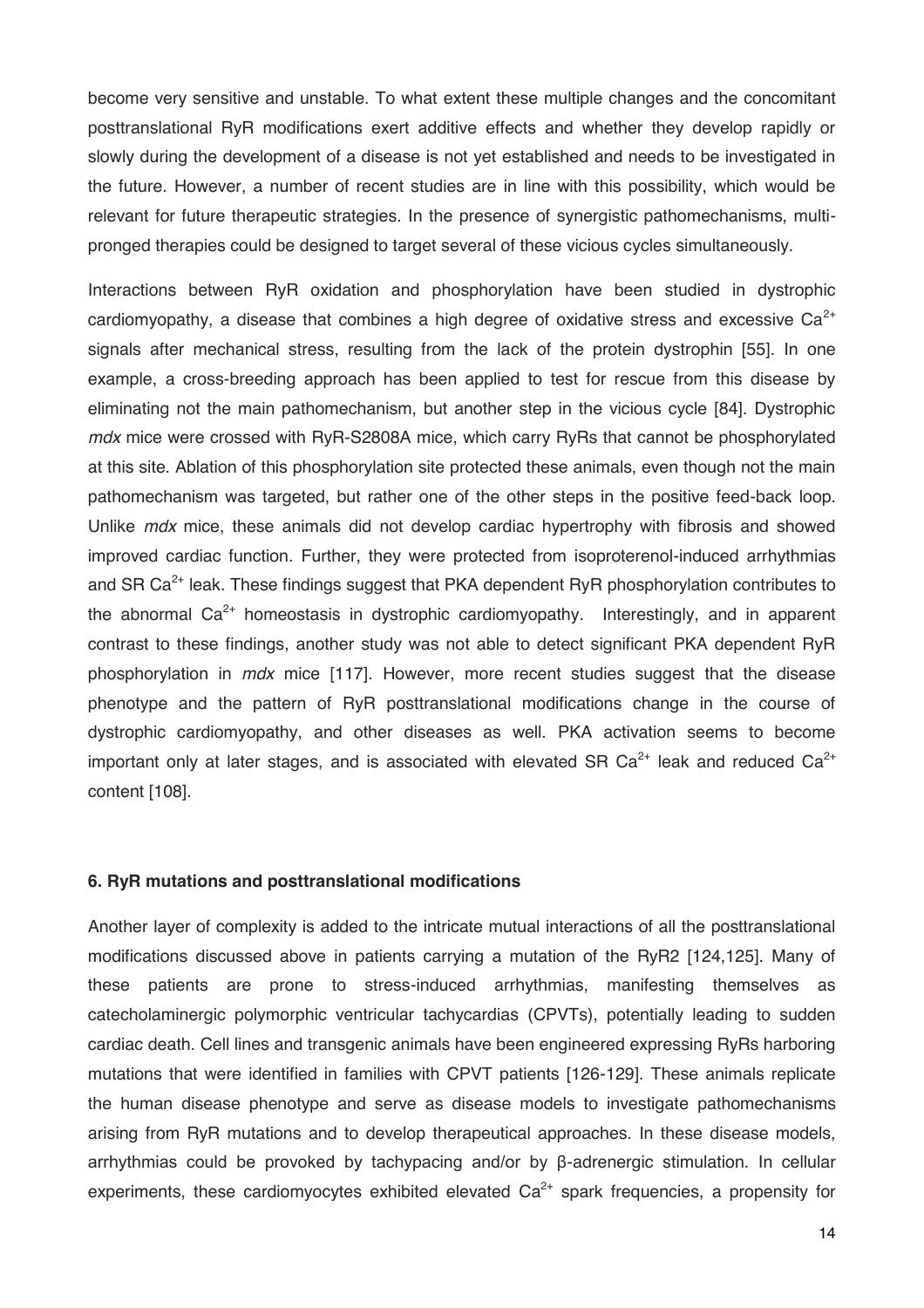diastolic  $Ca<sup>2+</sup>$  waves with delayed after-depolarizations and reduced wave thresholds. These are all signs for disturbed channel gating with a predisposition towards abnormal  $Ca<sup>2+</sup>$  sensitivity of mutated channels (cytosolic or SR luminal). In summary, the phenotypes resulting from RyR mutations share many features with the functional consequences of the posttranslational modifications discussed above.

### **7. Conclusion and outlook**

While we start to understand the consequences of various posttranslational RyR modifications on the molecular level, we also develop the awareness for the extraordinary complexity of this issue on the cellular and organ level. This partly results from the multiple crosstalks and interactions of the various signaling pathways and their intertwined positive and negative feed-back loops. A large amount of research will thus be required to address the question whether all the regulatory and / or pathophysiologically important mechanisms changing RyR function behave in additive, competitive or mutually exclusive ways. One example should be mentioned here: It is well established, that physical or emotional stress can trigger CPVTs in patients harboring cardiac RyR mutations. However, it is so far unknown what exactly triggers these arrhythmias during the stress. Is it provoked by additional RyR sensitization originating from PKA or CaMKII dependent RyR phosphorylation? Or is it the result of the concomitant stimulation of the SERCA after PLB phosphorylation? Or is it the combination of the two possibilities which is particularly detrimental? To answer these and many similar questions relevant for other cardiac conditions, it needs to be understood in more detail, on the molecular level, how these modifications interact to bring about functional change. These findings then need to be integrated into the more complex situation of intact cells, organs and organisms. Based on the presently available literature, only partly discussed above, one is inclined to predict that such interactions exist and are very important. Understanding these interactions will lay the foundation for the development of mechanism based therapies, potentially targeting several synergistically acting mechanisms simultaneously.

## **Acknowledgements:**

This work was funded by SNSF (31-132689 and 31-109693 to E.N.), NIH (HL093342 and AR053933 to N.Sh.) Swiss Foundation for Research on Muscle Diseases (to E.N and N.Sh.). Nina D. Ullrich was supported by Ambizione SNSF (PZ00P3\_131987/1). Eva Polakova was recipient of a Postdoctoral Fellowship from AHA.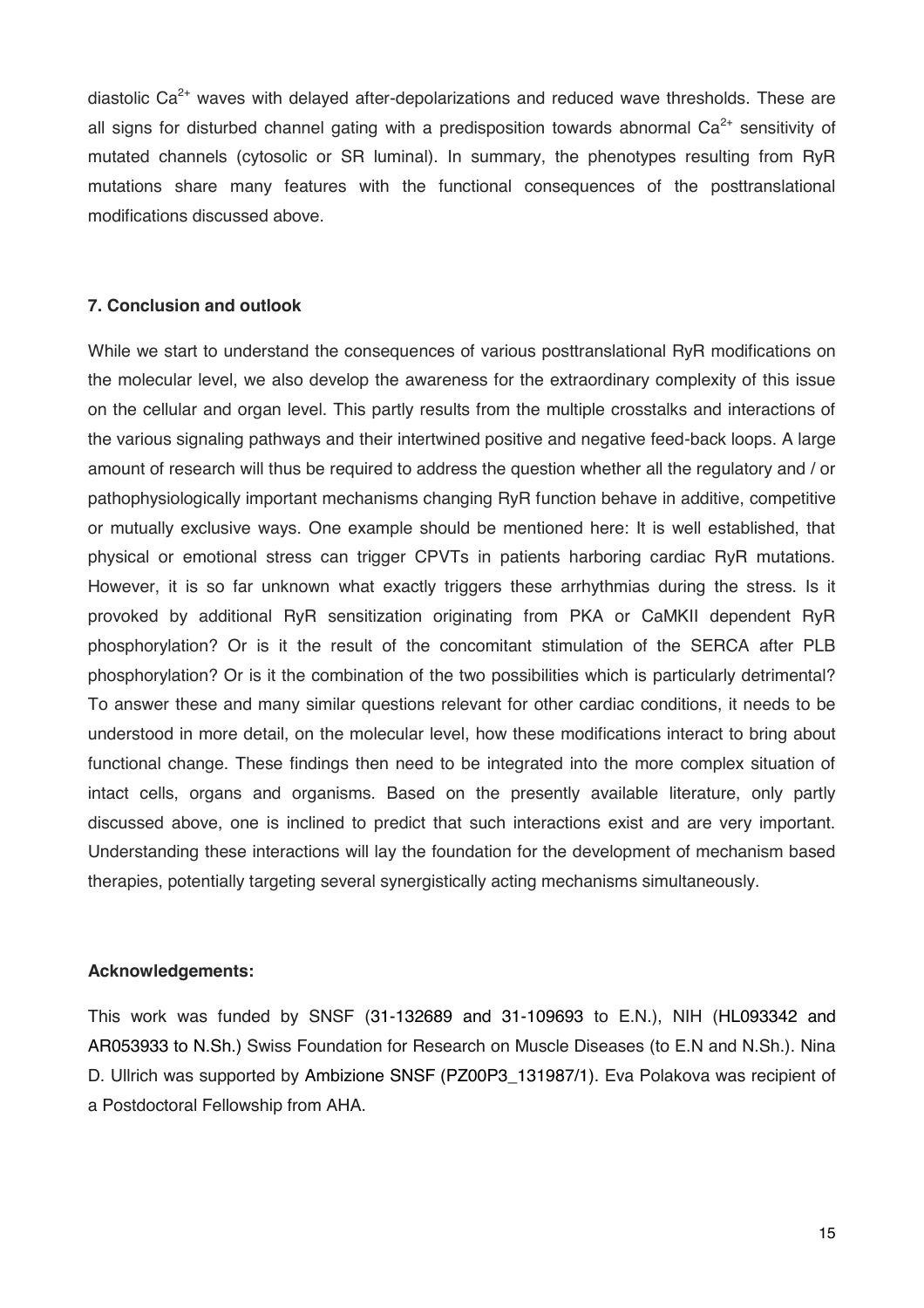## **Figure legends:**

**Fig. 1.** Modulation of the ryanodine receptor (RyR) by  $Ca^{2+}$  and phosphorylation.  $Ca^{2+}$  influx via the L-type Ca channel (LTCC) activates the RyR and triggers  $Ca<sup>2+</sup>$  release from the sarcoplasmic reticulum (SR), a process referred to as  $Ca^{2+}$  induced  $Ca^{2+}$  release or CICR, leading to myocyte contraction. The levels of free cytosolic  $Ca^{2+}$  are tightly regulated by the SR  $Ca^{2+}$  ATPase (SERCA) and the sarcolemmal Na<sup>+</sup>-Ca<sup>2+</sup> exchanger (not indicated). After CICR and contraction, the Ca<sup>2+</sup> store is refilled by pumping  $Ca^{2+}$  back into the SR thereby re-establishing diastolic  $Ca^{2+}$  levels. The sensitivity of RvR toward activating  $Ca^{2+}$  is modulated by phosphorylation. Stimulation of the  $B_1$ adrenoreceptor (ß-AR) leads to Gs-protein-mediated activation of adenylyl cyclase (AC) and further cAMP-dependent activation of PKA. PKA can directly phosphorylate RyR at several phosphorylation sites, presumably at S2808, possibly inducing dissociation of calstabin 2, and at S2030, but also modulates the LTCC and SERCA function, the latter by phosphorylation by of phospholamban (PLB). Increased cytosolic  $Ca^{2+}$  levels activate CaMKII, which directly phosphorylates RyR at S2814. Similar to PKA, CaMKII also phosphorylates PLB and the LTCC leading to global changes in myocyte  $Ca<sup>2+</sup>$  homeostasis.

**Fig. 2.** Redox-modifications of RyRs. Changes in the redox potential of the myocyte have been shown to have a serious influence on protein function, especially at the level of the RyR. The main sources for the production of reactive oxygen species (ROS) in cardiomyocytes are the sarcolemmal NADPH oxidase (NOX), the xanthine oxidase (XO) and the mitochondrial electron transport chain (complex I through IV). ROS can glutathionylate free cysteine residues on the RyR and also act in an indirect way via CaMKII activation and subsequent RyR phosphorylation. Nitric oxide synthases (NOS) are mainly responsible for the production of nitric oxide (NO) and reactive nitrogen species (RNS). In cardiomyocytes, sarcolemmal endothelial NOS (eNOS), which colocalizes with caveolin-3 (Cav3) in caveolae, and RyR-associated neuronal nNOS are primarily responsible for the production of NO, causing S-nitrosylation at free thiol groups of the RyR and many other proteins. RNS also lead to PKG activation and RyR phosphorylation presumably at S2814. Most likely, these mechanisms work synergistically and induce parallel modifications of RyR function.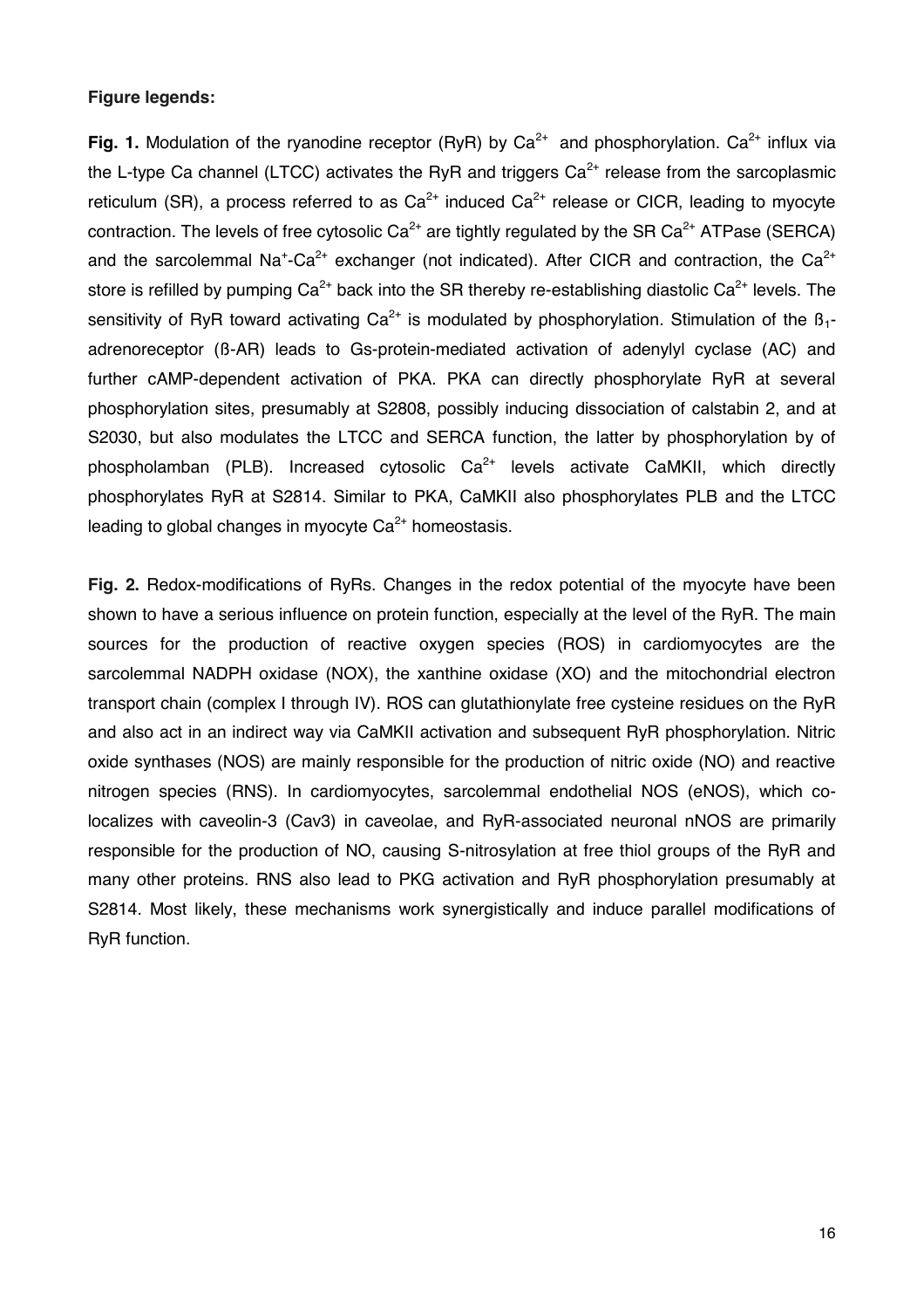#### **References:**

- [1] D.M. Bers, Cardiac excitation-contraction coupling, Nature, 415 (2002) 198–205.
- [2] N. Ikemoto, M. Ronjat, L.G. Mészáros, M. Koshita, Postulated role of calsequestrin in the regulation of calcium release from sarcoplasmic reticulum, Biochemistry, 28 (1989) 6764– 6771.
- [3] T.R. Shannon, K.S. Ginsburg, D.M. Bers, Potentiation of fractional sarcoplasmic reticulum calcium release by total and free intra-sarcoplasmic reticulum calcium concentration, Biophys. J, 78 (2000) 334–343.
- [4] A.J. Lokuta, M.B. Meyers, P.R. Sander, G.I. Fishman, H.H. Valdivia, Modulation of cardiac ryanodine receptors by sorcin, J. Biol. Chem, 272 (1997) 25333–25338.
- [5] R. Mejia-Alvarez, C. Kettlun, E. Rios, M. Stern, M. Fill, Unitary Ca<sup>2+</sup> current through cardiac ryanodine receptor channels under quasi-physiological ionic conditions, J. Gen. Physiol, 113 (1999) 177–186.
- [6] C. Hidalgo, R. Bull, J.J. Marengo, C.F. Perez, P. Donoso, SH oxidation stimulates calcium release channels (ryanodine receptors) from excitable cells, Biol. Res, 33 (2000) 113–124.
- [7] M. Stange, L. Xu, D. Balshaw, N. Yamaguchi, G. Meissner, Characterization of recombinant skeletal muscle (Ser-2843) and cardiac muscle (Ser-2809) ryanodine receptor phosphorylation mutants, J. Biol. Chem, 278 (2003) 51693–51702.
- [8] I. Gyorke, N. Hester, L.R. Jones, S. Györke, The role of calsequestrin, triadin, and junctin in conferring cardiac ryanodine receptor responsiveness to luminal calcium, Biophys. J, 86 (2004) 2121–2128.
- [9] D.R. Laver,  $Ca^{2+}$  stores regulate ryanodine receptor  $Ca^{2+}$  release channels via luminal and cytosolic Ca<sup>2+</sup> sites, Biophys. J, 92 (2007) 3541–3555.
- [10] A. Fabiato, Simulated calcium current can both cause calcium loading in and trigger calcium release from the sarcoplasmic reticulum of a skinned canine cardiac Purkinje cell, J. Gen. Physiol, 85 (1985) 291–320.
- [11] Y. Li, E.G. Kranias, G.A. Mignery, D.M. Bers, Protein kinase A phosphorylation of the ryanodine receptor does not affect calcium sparks in mouse ventricular myocytes, Circ. Res, 90 (2002) 309–316.
- [12] S.O. Marx, S. Reiken, Y. Hisamatsu, T. Jayaraman, D. Burkhoff, N. Rosemblit, A.R. Marks, PKA phosphorylation dissociates FKBP12.6 from the calcium release channel (ryanodine receptor): defective regulation in failing hearts, Cell, 101 (2000) 365–376.
- [13] S. Huke, D.M. Bers, Ryanodine receptor phosphorylation at Serine 2030, 2808 and 2814 in rat cardiomyocytes, Biochem. Biophys. Res. Comm, 376 (2008) 80–85.
- [14] D.R. Scriven, P. Dan, E.D. Moore, Distribution of proteins implicated in excitation-contraction coupling in rat ventricular myocytes, Biophys. J, 79 (2000) 2682–2691.
- [15] T. Hayashi, M.E. Martone, Z. Yu, A. Thor, M. Doi, M.J. Holst, M.H. Ellisman, M. Hoshijima, Three-dimensional electron microscopy reveals new details of membrane systems for  $Ca<sup>2+</sup>$ signaling in the heart, J. Cell Sci, 122 (2009) 1005–1013.
- [16] X. Meng, B. Xiao, S. Cai, X. Huang, F. Li, J. Bolstad, R. Trujillo, J. Airey, S.R.W. Chen, T. Wagenkencht, Z. Liu, Three-dimensional localization of serine 2808, a phosphorylation site in cardiac ryanodine receptor, J. Biol. Chem, 282 (2007) 25929–25939.
- [17] I.I. Serysheva, S.L. Hamilton, W. Chiu, S.J. Ludtke, Structure of  $Ca^{2+}$  release channel at 14 Å resolution, J. Mol. Biol, 345 (2005) 427–431.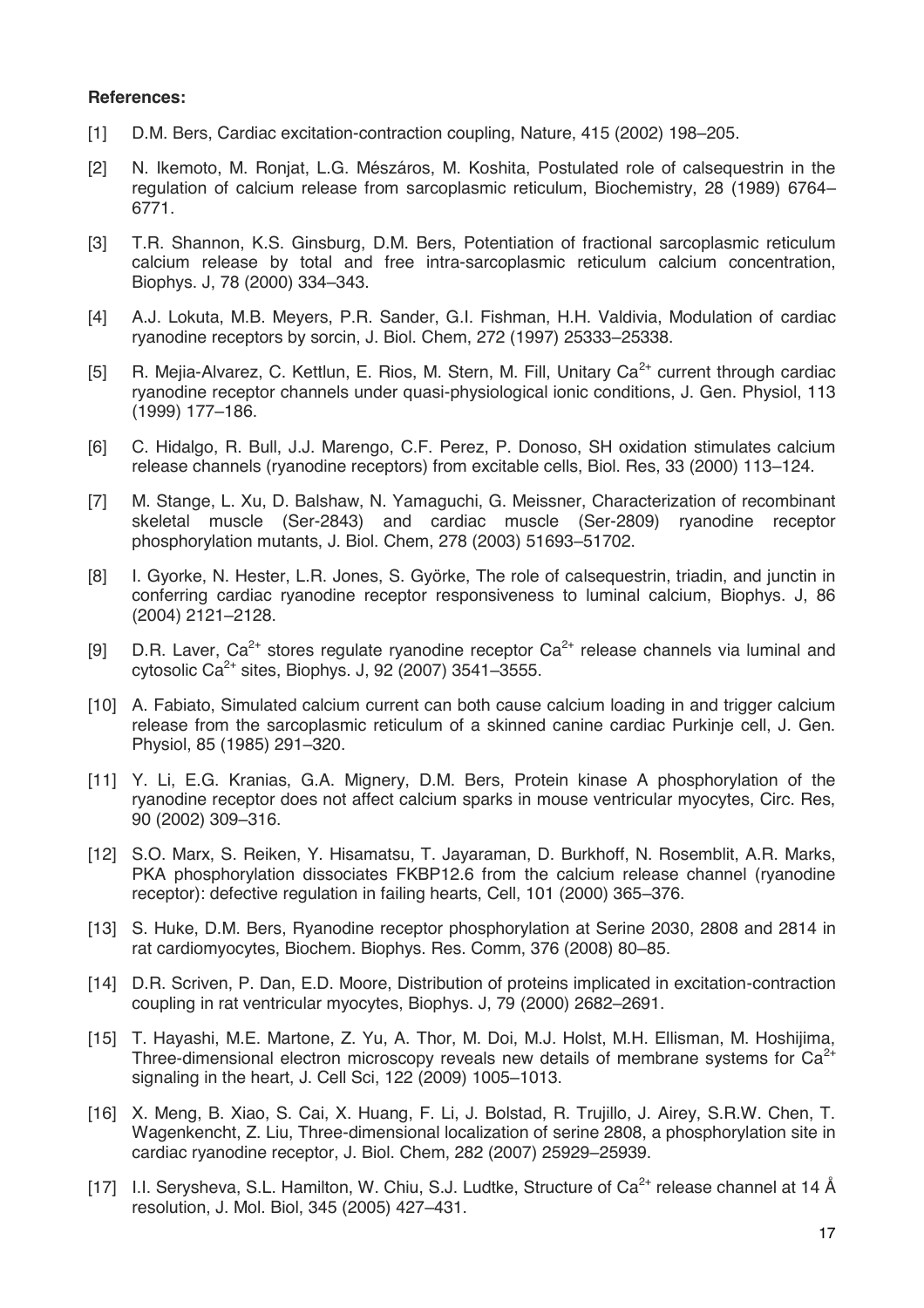- [18] N. Shirokova, E. Niggli, Studies of RyR function in situ, Methods, 46 (2008) 183–193.
- [19] A. Minta, J.P. Kao, R.Y. Tsien, Fluorescent indicators for cytosolic calcium based on rhodamine and fluorescein chromophores, J. Biol. Chem, 264 (1989) 8171–8178.
- [20] R.M. Paredes, J.C. Etzler, L.T. Watts, W. Zheng, J.D. Lechleiter, Chemical calcium indicators, Methods, 46 (2008) 143–151.
- [21] D.J. Stephens, V.J. Allan, Light microscopy techniques for live cell imaging, Science, 300 (2003) 82–86.
- [22] C.I. Danila, S.L. Hamilton, Phosphorylation of ryanodine receptors, Biol. Res, 37 (2004) 521– 525.
- [23] S.E. Lehnart, X.H.T. Wehrens, A. Kushnir, A.R. Marks, Cardiac ryanodine receptor function and regulation in heart disease, Ann. N. Y. Acad. Sci, 1015 (2004) 144–159.
- [24] D.T. Hess, A. Matsumoto, S.-O. Kim, H.E. Marshall, J.S. Stamler, Protein S-nitrosylation: purview and parameters, Nat. Rev. Mol. Cell Biol, 6 (2005) 150–166.
- [25] P. Pacher, J.S. Beckman, L. Liaudet, Nitric oxide and peroxynitrite in health and disease, Physiol. Rev, 87 (2007) 315–424.
- [26] R. Zalk, S.E. Lehnart, A.R. Marks, Modulation of the ryanodine receptor and intracellular calcium, Annu. Rev. Biochem, 76 (2007) 367–385.
- [27] G. Meissner, Regulation of ryanodine receptor ion channels through posttranslational modifications, Curr. Top. Membr, 66 (2010) 91–113.
- [28] P. Donoso, G. Sánchez, R. Bull, C. Hidalgo, Modulation of cardiac ryanodine receptor activity by ROS and RNS, Front. Biosci, 16 (2011) 553–567.
- [29] C.X.C. Santos, N. Anilkumar, M. Zhang, A.C. Brewer, A.M. Shah, Redox signaling in cardiac myocytes, Free Radic. Biol. Med, 50 (2011) 777–793.
- [30] D. Shao, S.-I. Oka, C.D. Brady, J. Haendeler, P. Eaton, J. Sadoshima, Redox modification of cell signaling in the cardiovascular system, J. Mol. Cell. Cardiol, 52 (2012) 550–558.
- [31] D.M. Bers, Macromolecular complexes regulating cardiac ryanodine receptor function, J. Mol. Cell. Cardiol, 37 (2004) 417–429.
- [32] C. Franzini-Armstrong, F. Protasi, V. Ramesh, Shape, size, and distribution of  $Ca^{2+}$  release units and couplons in skeletal and cardiac muscles, Biophys. J, 77 (1999) 1528–1539.
- [33] E. Niggli, N. Shirokova, A guide to sparkology: The taxonomy of elementary cellular  $Ca^{2+}$ signaling events, Cell Calcium, 42 (2007) 379–387.
- [34] H. Cheng, W.J. Lederer, Calcium sparks, Physiol. Rev, 88 (2008) 1491–1545.
- [35] P. Lipp, E. Niggli, Submicroscopic calcium signals as fundamental events of excitation- contraction coupling in guinea-pig cardiac myocytes, J. Physiol. (Lond.), 492 (1996) 31–38.
- [36] D.X.P. Brochet, W. Xie, D. Yang, H. Cheng, W.J. Lederer, Quarky calcium release in the heart, Circ. Res, 108 (2011) 210–218.
- [37] H. Cheng, M.R. Lederer, W.J. Lederer, M.B. Cannell, Calcium sparks and [Ca<sup>2+</sup>] waves in cardiac myocytes, Am. J. Physiol, 270 (1996) C148–59.
- [38] J. Keizer, G.D. Smith, Spark-to-wave transition: saltatory transmission of calcium waves in cardiac myocytes, Biophys. Chem, 72 (1998) 87–100.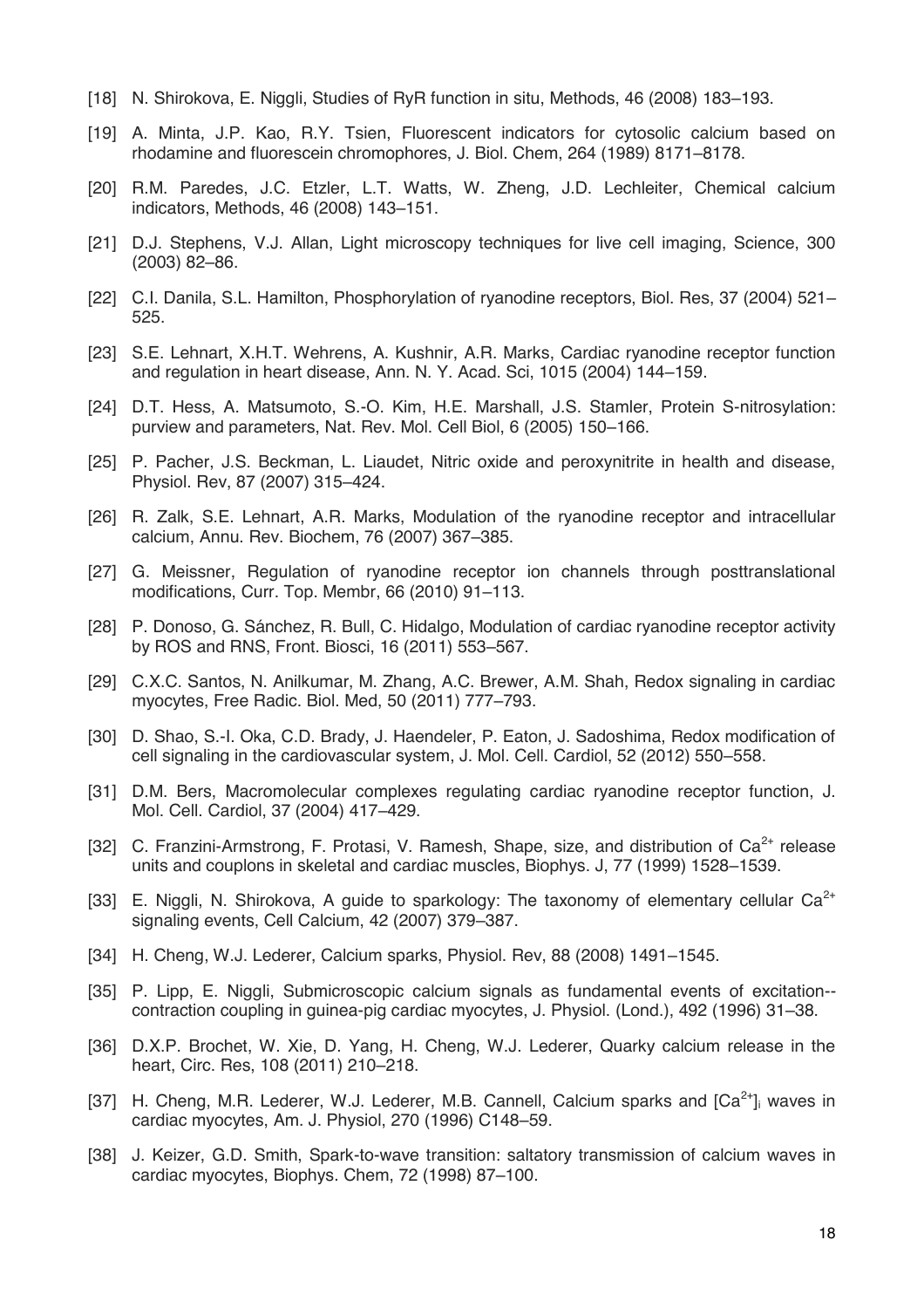- [39] L.T. Izu, W.G. Wier, C.W. Balke, Evolution of cardiac calcium waves from stochastic calcium sparks, Biophys. J, 80 (2001) 103–120.
- [40] M. Keller, J.P.Y. Kao, M. Egger, E. Niggli, Calcium waves driven by "sensitization" wavefronts, Cardiovasc. Res, 74 (2007) 39–45.
- [41] N. Chopra, T. Yang, P. Asghari, E.D. Moore, S. Huke, B. Akin, R.A. Cattolica, C.F. Perez, T. Hlaing, B.E.C. Knollmann-Ritschel, L.R. Jones, I.N. Pessah, P.D. Allen, C. Franzini-Armstrong, B.C. Knollmann, Ablation of triadin causes loss of cardiac  $Ca<sup>2+</sup>$  release units, impaired excitation-contraction coupling, and cardiac arrhythmias, Proc. Natl. Acad. Sci. U.S.A, 106 (2009) 7636–7641.
- [42] D. Sato, D.M. Bers, How does stochastic ryanodine receptor-mediated Ca leak fail to initiate a Ca spark? Biophys. J, 101 (2011) 2370–2379.
- [43] A. Fabiato, Time and calcium dependence of activation and inactivation of calcium-induced release of calcium from the sarcoplasmic reticulum of a skinned canine cardiac Purkinje cell, J. Gen. Physiol, 85 (1985) 247–289.
- [44] S.C.W. Stevens, D. Terentyev, A. Kalyanasundaram, M. Periasamy, S. Györke, Intrasarcoplasmic reticulum  $Ca^{2+}$  oscillations are driven by dynamic regulation of ryanodine receptor function by luminal  $Ca^{2+}$  in cardiomyocytes, J. Physiol. (Lond.), 587 (2009) 4863– 4872.
- [45] M.D. Stern, Theory of excitation-contraction coupling in cardiac muscle, Biophys. J, 63 (1992) 497–517.
- [46] C. Soeller, M.B. Cannell, Numerical simulation of local calcium movements during L-type calcium channel gating in the cardiac diad, Biophys. J, 73 (1997) 97–111.
- [47] S.O. Marx, J. Gaburjakova, M. Gaburjakova, C. Henrikson, K. Ondrias, A.R. Marks, Coupled gating between cardiac calcium release channels (ryanodine receptors), Circ. Res, 88 (2001) 1151–1158.
- [48] B. Xiao, X. Tian, W. Xie, P.P. Jones, S. Cai, X. Wang, D. Jiang, H. Kong, L. Zhang, K. Chen, M.P. Walsh, H. Cheng, S.R.W. Chen, Functional consequence of protein kinase Adependent phosphorylation of the cardiac ryanodine receptor: sensitization of store overloadinduced Ca<sup>2+</sup> release, J. Biol. Chem, 282 (2007) 30256–30264.
- [49] N.L. Thomas, A.J. Williams, Pharmacology of ryanodine receptors and  $Ca^{2+}$ -induced  $Ca^{2+}$ release, WIREs. Membr. Transp. Signal, (2012) E–pub.
- [50] T.R. Shannon, K.S. Ginsburg, D.M. Bers, Quantitative assessment of the SR Ca<sup>2+</sup> leak-load relationship, Circ. Res, 91 (2002) 594–600.
- [51] H. Watanabe, N. Chopra, D.R. Laver, H.S. Hwang, S.S. Davies, D.E. Roach, H.J. Duff, D.M. Roden, A.A.M. Wilde, B.C. Knollmann, Flecainide prevents catecholaminergic polymorphic ventricular tachycardia in mice and humans, Nature Medicine, 15 (2009) 380–383.
- [52] Q. Zhou, J. Xiao, D. Jiang, R. Wang, K. Vembaiyan, A. Wang, C.D. Smith, C. Xie, W. Chen, J. Zhang, X. Tian, P.P. Jones, X. Zhong, A. Guo, H. Chen, L. Zhang, W.-Z.Z. Zhu, D. Yang, X. Li, J. Chen, et al., Carvedilol and its new analogs suppress arrhythmogenic store overload-induced Ca<sup>2+</sup> release, Nature Medicine, 17 (2011) 1003-1009.
- [53] J. Bain, H. McLauchlan, M. Elliott, P. Cohen, The specificities of protein kinase inhibitors: an update, Biochem. J, 371 (2003) 199–204.
- [54] W.K. Alderton, C.E. Cooper, R.G. Knowles, Nitric oxide synthases: structure, function and inhibition, Biochem. J, 357 (2001) 593–615.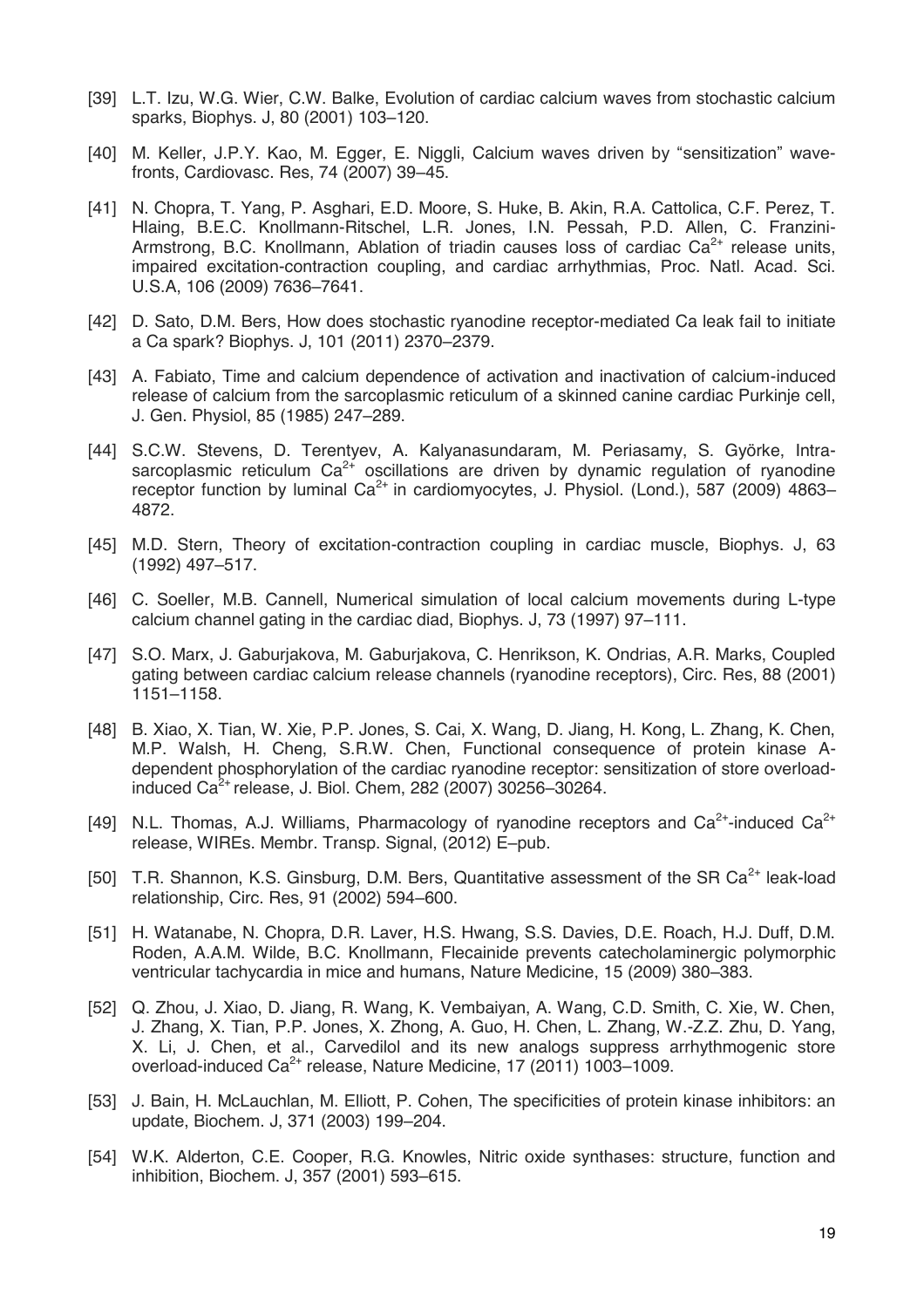- [55] C. Jung, A.S. Martins, E. Niggli, N. Shirokova, Dystrophic cardiomyopathy: amplification of cellular damage by  $Ca^{2+}$  signalling and reactive oxygen species-generating pathways, Cardiovasc. Res, 77 (2007) 766–773.
- [56] P. Rodriguez, Stoichiometric phosphorylation of cardiac ryanodine receptor on serine 2809 by calmodulin-dependent kinase II and protein kinase A, J. Biol. Chem, 278 (2003) 38593– 38600.
- [57] B. Xiao, M.T. Jiang, M. Zhao, D. Yang, C. Sutherland, F.A. Lai, M.P. Walsh, D.C. Warltier, H. Cheng, S.R.W. Chen, Characterization of a novel PKA phosphorylation site, serine-2030, reveals no PKA hyperphosphorylation of the cardiac ryanodine receptor in canine heart failure, Circ. Res, 96 (2005) 847–855.
- [58] X.H.T. Wehrens, S.E. Lehnart, S. Reiken, J.A. Vest, A. Wronska, A.R. Marks, Ryanodine receptor/calcium release channel PKA phosphorylation: a critical mediator of heart failure progression, Proc. Natl. Acad. Sci. U.S.A, 103 (2006) 511–518.
- [59] T. Takasago, T. Imagawa, K. Furukawa, T. Ogurusu, M. Shigekawa, Regulation of the cardiac ryanodine receptor by protein kinase-dependent phosphorylation, J. Biochem, 109 (1991) 163–170.
- [60] D.M. Bers, Ryanodine receptor S2808 phosphorylation in heart failure: smoking gun or red herring, Circ. Res, 110 (2012) 796–799.
- [61] H.H. Valdivia, Ryanodine receptor phosphorylation and heart failure: phasing out S2808 and "criminalizing" S2814, Circ. Res, 110 (2012) 1398–1402.
- [62] X.H.T. Wehrens,  $Ca^{2+}/cal$ nalmodulin-dependent protein kinase II phosphorylation regulates the cardiac ryanodine receptor, Circ. Res, 94 (2004) e61–e70.
- [63] A.J. Lokuta, T.B. Rogers, W.J. Lederer, H.H. Valdivia, Modulation of cardiac ryanodine receptors of swine and rabbit by a phosphorylation-dephosphorylation mechanism, J. Physiol. (Lond.), 487 (1995) 609–622.
- [64] T. Guo, T. Zhang, R. Mestril, D.M. Bers, Ca<sup>2+</sup>/Calmodulin-dependent protein kinase II phosphorylation of ryanodine receptor does affect calcium sparks in mouse ventricular myocytes, Circ. Res, 99 (2006) 398–406.
- [65] L.S. Maier, Transgenic CaMKII<sub>OC</sub> overexpression uniquely alters cardiac myocyte Ca<sup>2+</sup> handling: reduced SR Ca<sup>2+</sup> load and activated SR Ca<sup>2+</sup> release, Circ. Res, 92 (2003) 904– 911.
- [66] N. Dybkova, S. Sedej, C. Napolitano, S. Neef, A.G. Rokita, M. Hünlich, J.H. Brown, J. Kockskämper, S.G. Priori, B. Pieske, L.S. Maier, Overexpression of CaMKIIδc in  $RyR2^{R4496C+/−}$  knock-in mice leads to altered intracellular  $Ca<sup>2+</sup>$  handling and Increased mortality, J. Am. Coll. Cardiol, 57 (2011) 469–479.
- [67] J. Backs, T. Backs, S. Neef, M.M. Kreusser, L.H. Lehmann, D.M. Patrick, C.E. Grueter, X. Qi, J.A. Richardson, J.A. Hill, H.A. Katus, R. Bassel-Duby, L.S. Maier, E.N. Olson, The δ isoform of CaM kinase II is required for pathological cardiac hypertrophy and remodeling after pressure overload, Proc. Natl. Acad. Sci. U.S.A, 106 (2009) 2342–2347.
- [68] H. Ling, T. Zhang, L. Pereira, C.K. Means, H. Cheng, Y. Gu, N.D. Dalton, K.L. Peterson, J. Chen, D. Bers, J. Heller Brown, Requirement for  $Ca^{2+}/cal$ calmodulin–dependent kinase II in the transition from pressure overload–induced cardiac hypertrophy to heart failure in mice, J. Clin. Invest, 119 (2009) 1230–1240.
- [69] A. Kushnir, J. Shan, M.J. Betzenhauser, S. Reiken, A.R. Marks, Role of CaMKIIδ phosphorylation of the cardiac ryanodine receptor in the force frequency relationship and heart failure, Proc. Natl. Acad. Sci. U.S.A, 107 (2010) 10274–10279.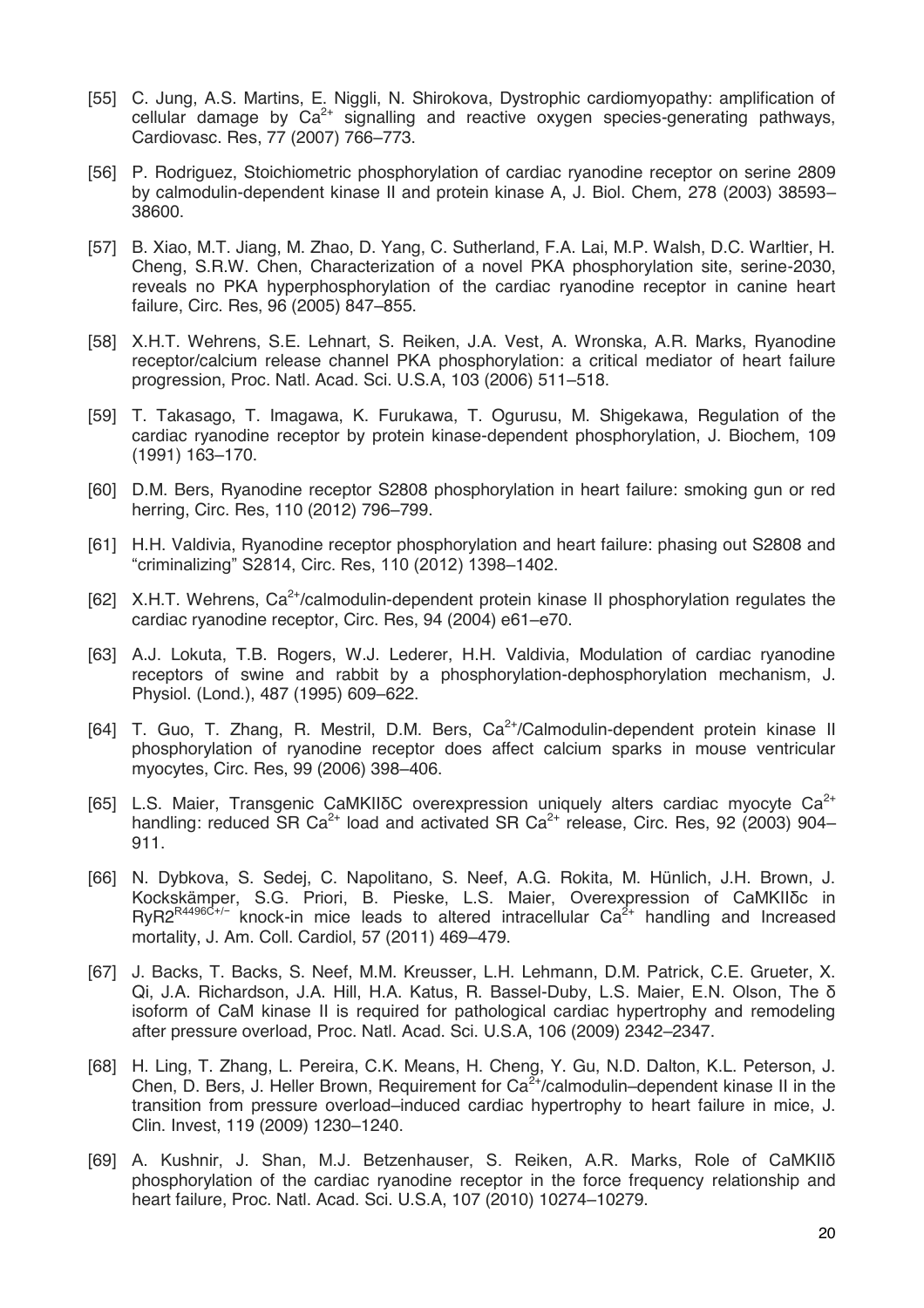- [70] R.J. van Oort, M.D. McCauley, S.S. Dixit, L. Pereira, Y. Yang, J.L. Respress, Q. Wang, A.C. de Almeida, D.G. Skapura, M.E. Anderson, D.M. Bers, X.H.T. Wehrens, Ryanodine receptor phosphorylation by calcium/calmodulin-dependent protein kinase II promotes life-threatening ventricular arrhythmias in mice with heart failure, Circulation, 122 (2010) 2669–2679.
- [71] S. Huke, J. DeSantiago, M.A. Kaetzel, S. Mishra, J.H. Brown, J.R. Dedman, D.M. Bers, SRtargeted CaMKII inhibition improves  $SR Ca<sup>2+</sup>$  handling, but accelerates cardiac remodeling in mice overexpressing CaMKIIδC, J. Mol. Cell. Cardiol, 50 (2011) 230–238.
- [72] R. Zhang, M.S.C. Khoo, Y. Wu, Y. Yang, C.E. Grueter, G. Ni, E.E. Price, W. Thiel, S. Guatimosim, L.-S. Song, E.C. Madu, A.N. Shah, T.A. Vishnivetskaya, J.B. Atkinson, V.V. Gurevich, G. Salama, W.J. Lederer, R.J. Colbran, M.E. Anderson, Calmodulin kinase II inhibition protects against structural heart disease, Nature Medicine, 11 (2005) 409–417.
- [73] S. Sossalla, N. Fluschnik, H. Schotola, K.R. Ort, S. Neef, T. Schulte, K. Wittkopper, A. Renner, J.D. Schmitto, J. Gummert, A. El-Armouche, G. Hasenfuss, L.S. Maier, Inhibition of elevated  $Ca<sup>2+</sup>/calmodulin-dependent protein kinase II improves contractility in human failing$ myocardium, Circ. Res, 107 (2010) 1150–1161.
- [74] J. Cheng, L. Xu, D. Lai, A. Guilbert, H.J. Lim, T. Keskanokwong, Y. Wang, CaMKII inhibition in heart failure, beneficial, harmful, or both, Am. J. Physiol. Heart Circ. Physiol, 302 (2012) H1454–H1465.
- [75] B. Xiao, C. Sutherland, M.P. Walsh, S.R.W. Chen, Protein kinase A phosphorylation at serine-2808 of the cardiac  $Ca^{2+}$ -release channel (ryanodine receptor) does not dissociate 12.6-kDa FK506-binding protein (FKBP12.6), Circ. Res, 94 (2004) 487–495.
- [76] J. Hain, S. Nath, M. Mayrleitner, S. Fleischer, H. Schindler, Phosphorylation modulates the function of the calcium release channel of sarcoplasmic reticulum from skeletal muscle, Biophys. J, 67 (1994) 1823–1833.
- [77] H.H. Valdivia, J.H. Kaplan, G.C.R. Ellis-Davies, W.J. Lederer, Rapid adaptation of cardiac ryanodine receptors: modulation by  $Mg^{2+}$  and phosphorylation, Science, 267 (1995) 1997– 2000.
- [78] N. Lindegger, E. Niggli, Paradoxical SR Ca<sup>2+</sup> release in guinea-pig cardiac myocytes after βadrenergic stimulation revealed by two-photon photolysis of caged  $Ca<sup>2</sup>$ , J. Physiol. (Lond.), 565 (2005) 801–813.
- [79] J. Ogrodnik, E. Niggli, Increased Ca<sup>2+</sup> leak and spatiotemporal coherence of Ca<sup>2+</sup> release in cardiomyocytes during -adrenergic stimulation, J. Physiol. (Lond.), 588 (2010) 225–242.
- [80] N.A. Benkusky, C.S. Weber, J.A. Scherman, E.F. Farrell, T.A. Hacker, M.C. John, P.A. Powers, H.H. Valdivia, Intact beta-adrenergic response and unmodified progression toward heart failure in mice with genetic ablation of a major protein kinase A phosphorylation site in the cardiac ryanodine receptor, Circ. Res, 101 (2007) 819–829.
- [81] L.A. Venetucci, A.W. Trafford, D.A. Eisner, Increasing ryanodine receptor open probability alone does not produce arrhythmogenic calcium waves: threshold sarcoplasmic reticulum calcium content is required, Circ. Res, 100 (2007) 105–111.
- [82] N.D. Ullrich, H.H. Valdivia, E. Niggli, PKA phosphorylation of cardiac ryanodine receptor modulates SR luminal  $Ca^{2+}$  sensitivity, J. Mol. Cell. Cardiol, 53 (2012) 33-42.
- [83] S.E. Litwin, D. Zhang, J.H. Bridge, Dyssynchronous  $Ca^{2+}$  sparks in myocytes from infarcted hearts, Circ. Res, 87 (2000) 1040–1047.
- [84] S. Sarma, N. Li, R.J. van Oort, C. Reynolds, D.G. Skapura, X.H.T. Wehrens, Genetic inhibition of PKA phosphorylation of RyR2 prevents dystrophic cardiomyopathy, Proc. Natl. Acad. Sci. U.S.A, 107 (2010) 13165–13170.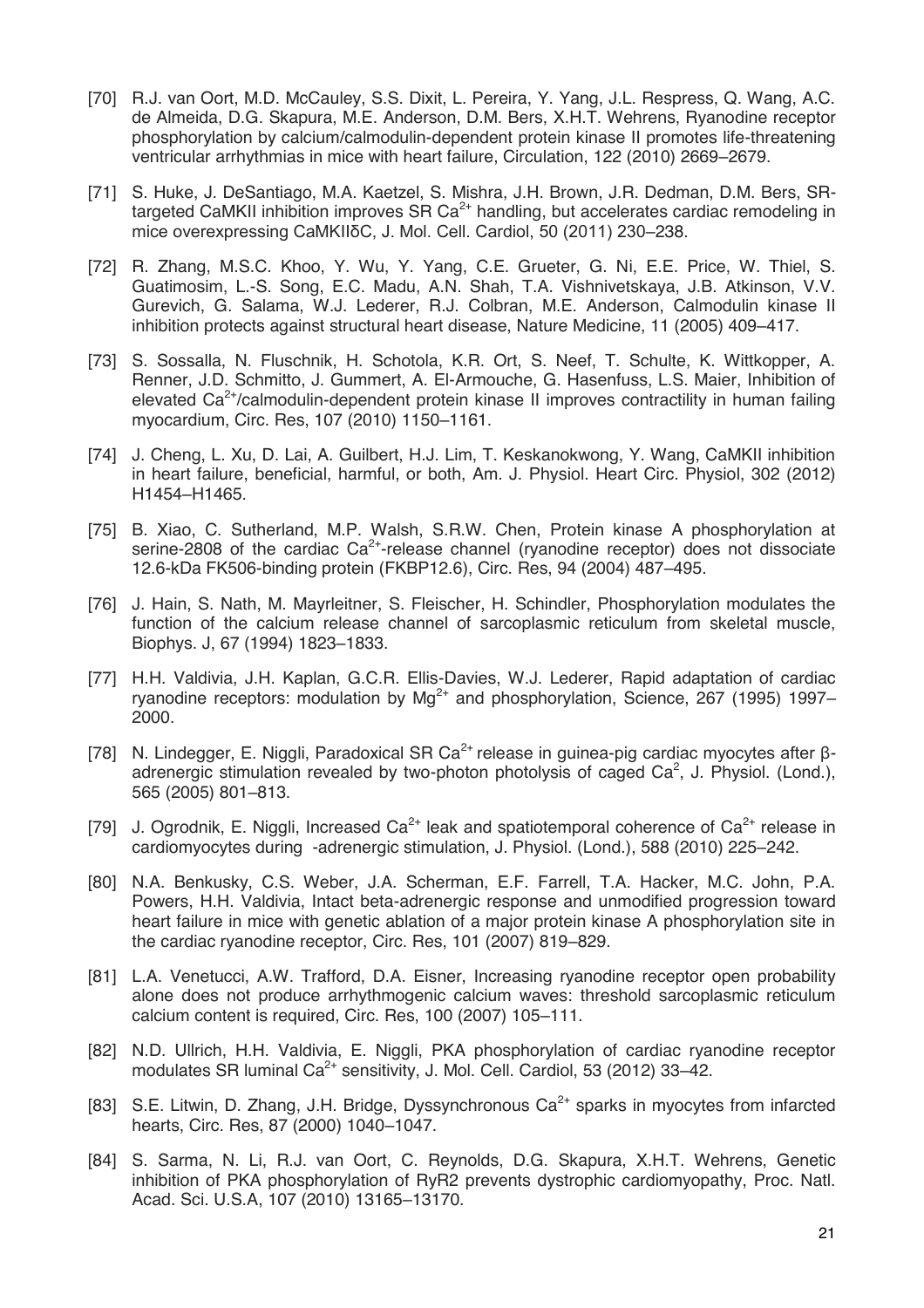- [85] L. Xu, J.P. Eu, G. Meissner, J.S. Stamler, Activation of the cardiac calcium release channel (ryanodine receptor) by poly-S-nitrosylation, Science, 279 (1998) 234–237.
- [86] J.J. Marengo, C. Hidalgo, R. Bull, Sulfhydryl oxidation modifies the calcium dependence of ryanodine-sensitive calcium channels of excitable cells, Biophys. J, 74 (1998) 1263–1277.
- [87] G. Salama, E.V. Menshikova, J.J. Abramson, Molecular interaction between nitric oxide and ryanodine receptors of skeletal and cardiac sarcoplasmic reticulum, Antiox. Redox Sig, 2 (2000) 5–16.
- [88] J. Sun, N. Yamaguchi, L. Xu, J.P. Eu, J.S. Stamler, G. Meissner, Regulation of the cardiac muscle ryanodine receptor by  $O<sub>2</sub>$  tension and S-nitrosoglutathione, Biochemistry, 47 (2008) 13985–13990.
- [89] A. Boraso, A.J. Williams, Modification of the gating of the cardiac sarcoplasmic reticulum Ca<sup>2+</sup>-release channel by  $H_2O_2$  and dithiothreitol, Am. J. Physiol, 267 (1994) H1010–6.
- [90] G. Lim, L. Venetucci, D.A. Eisner, B. Casadei, Does nitric oxide modulate cardiac ryanodine receptor function? Implications for excitation-contraction coupling, Cardiovasc. Res, 77 (2008) 256–264.
- [91] G.M. Kuster, S. Lancel, J. Zhang, C. Communal, M.P. Trucillo, C.C. Lim, O. Pfister, E.O. Weinberg, R.A. Cohen, R. Liao, D.A. Siwik, W.S. Colucci, Redox-mediated reciprocal regulation of SERCA and Na<sup>+</sup>-Ca<sup>2+</sup> exchanger contributes to sarcoplasmic reticulum Ca<sup>2+</sup> depletion in cardiac myocytes, Free Radic. Biol. Med, 48 (2010) 1182–1187.
- [92] K. Bedard, K.-H. Krause, The NOX family of ROS-generating NADPH oxidases: physiology and pathophysiology, Physiol. Rev, 87 (2007) 245–313.
- [93] A. Akki, M. Zhang, C. Murdoch, A. Brewer, A.M. Shah, NADPH oxidase signaling and cardiac myocyte function, J. Mol. Cell. Cardiol, 47 (2009) 15–22.
- [94] I.A. Williams, D.G. Allen, The role of reactive oxygen species in the hearts of dystrophindeficient mdx mice, Am. J. Physiol. Heart Circ. Physiol, 293 (2007) H1969–77.
- [95] Y.M. Kim, T.J. Guzik, Y.H. Zhang, M.H. Zhang, H. Kattach, C. Ratnatunga, R. Pillai, K.M. Channon, B. Casadei, A myocardial Nox2 containing NAD(P)H oxidase contributes to oxidative stress in human atrial fibrillation, Circ. Res, 97 (2005) 629–636.
- [96] G. Sánchez, Z. Pedrozo, R.J. Domenech, C. Hidalgo, P. Donoso, Tachycardia increases NADPH oxidase activity and RyR2 S-glutathionylation in ventricular muscle, J. Mol. Cell. Cardiol, 39 (2005) 982–991.
- [97] J.R. Erickson, M.-L.A. Joiner, X. Guan, W. Kutschke, J. Yang, C.V. Oddis, R.K. Bartlett, J.S. Lowe, S.E. O'Donnell, N. Aykin-Burns, M.C. Zimmerman, K. Zimmerman, A.-J.L. Ham, R.M. Weiss, D.R. Spitz, M.A. Shea, R.J. Colbran, P.J. Mohler, M.E. Anderson, A dynamic pathway for calcium-independent activation of CaMKII by methionine oxidation, Cell, 133 (2008) 462– 474.
- [98] P.S. Brookes, Y. Yoon, J.L. Robotham, M.W. Anders, S.-S.S. Sheu, Calcium, ATP, and ROS: a mitochondrial love-hate triangle, Am. J. Physiol., Cell Physiol, 287 (2004) C817–33.
- [99] S.M. Davidson, M.R. Duchen, Calcium microdomains and oxidative stress, Cell Calcium, 40 (2006) 561–574.
- [100] D.B. Zorov, C.R. Filburn, L.O. Klotz, J.L. Zweier, S.J. Sollott, Reactive oxygen species (ROS)-induced ROS release: a new phenomenon accompanying induction of the mitochondrial permeability transition in cardiac myocytes, J. Exp. Med, 192 (2000) 1001– 1014.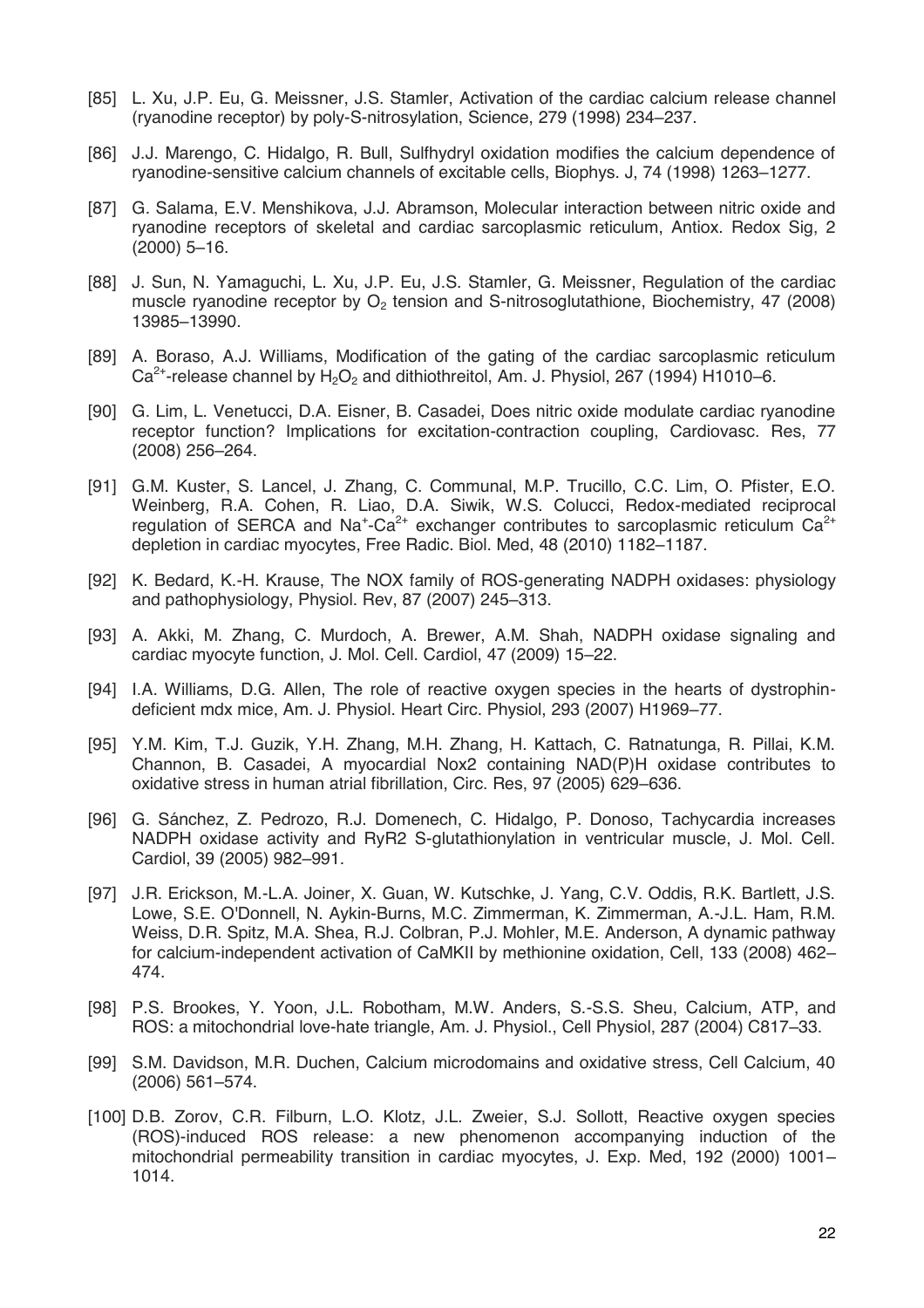- [101] W. Wang, H. Fang, L. Groom, A. Cheng, W. Zhang, J. Liu, X. Wang, K. Li, P. Han, M. Zheng, J. Yin, W. Wang, M.P. Mattson, J.P.Y. Kao, E.G. Lakatta, S.-S.S. Sheu, K. Ouyang, J. Chen, R.T. Dirksen, H. Cheng, Superoxide flashes in single mitochondria, Cell, 134 (2008) 279– 290.
- [102] D.R. Gonzalez, A.V. Treuer, J. Castellanos, R.A. Dulce, J.M. Hare, Impaired S-nitrosylation of the ryanodine receptor caused by xanthine oxidase activity contributes to calcium leak in heart failure, J. Biol. Chem, 285 (2010) 28938–28945.
- [103] T.P. Cappola, D.A. Kass, G.S. Nelson, R.D. Berger, G.O. Rosas, Z.A. Kobeissi, E. Marban, J.M. Hare, Allopurinol improves myocardial efficiency in patients with idiopathic dilated cardiomyopathy, Circulation, 104 (2001) 2407–2411.
- [104] T. Ukai, C.P. Cheng, H. Tachibana, A. Igawa, Z.S. Zhang, H.J. Cheng, W.C. Little, Allopurinol enhances the contractile response to dobutamine and exercise in dogs with pacing-induced heart failure, Circulation, 103 (2001) 750–755.
- [105] D.R. Pimentel, J.K. Amin, L. Xiao, T. Miller, J. Viereck, J. Oliver-Krasinski, R. Baliga, J. Wang, D.A. Siwik, K. Singh, P. Pagano, W.S. Colucci, D.B. Sawyer, Reactive oxygen species mediate amplitude-dependent hypertrophic and apoptotic responses to mechanical stretch in cardiac myocytes, Circ. Res, 89 (2001) 453–460.
- [106] N.D. Ullrich, M. Fanchaouy, K. Gusev, N. Shirokova, E. Niggli, Hypersensitivity of excitationcontraction coupling in dystrophic cardiomyocytes, Am. J. Physiol. Heart Circ. Physiol, 297 (2009) H1992–H2003.
- [107] B.L. Prosser, C.W. Ward, W.J. Lederer, X-ROS signaling: rapid mechano-chemo transduction in heart, Science, 333 (2011) 1440–1445.
- [108] S. Kyrychenko, E. Poláková, N.D. Ullrich, E. Niggli, N. Shirokova, Insights into RyRs dysfunctions via studies of intracellular calcium signals, in: Biophys. J, 2012: p. 213a.
- [109] D. Terentyev, I. Gyorke, A.E. Belevych, R. Terentyeva, A. Sridhar, Y. Nishijima, E.C. de Blanco, S. Khanna, C.K. Sen, A.J. Cardounel, C.A. Carnes, S. Györke, Redox modification of ryanodine receptors contributes to sarcoplasmic reticulum  $Ca<sup>2+</sup>$  leak in chronic heart failure, Circ. Res, 103 (2008) 1466–1472.
- [110] A.E. Belevych, D. Terentyev, S. Viatchenko-Karpinski, R. Terentyeva, A. Sridhar, Y. Nishijima, L.D. Wilson, A.J. Cardounel, K.R. Laurita, C.A. Carnes, G.E. Billman, S. Györke, Redox modification of ryanodine receptors underlies calcium alternans in a canine model of sudden cardiac death, Cardiovasc. Res, 84 (2009) 387–395.
- [111] K.R. Bidasee, K. Nallani, H.R. Besch, U.D. Dincer, Streptozotocin-induced diabetes increases disulfide bond formation on cardiac ryanodine receptor (RyR2), J. Pharmacol. Exp. Ther, 305 (2003) 989–998.
- [112] N. Yaras, M. Ugur, S. Ozdemir, H. Gurdal, N. Purali, A. Lacampagne, G. Vassort, B. Turan, Effects of diabetes on ryanodine receptor Ca release channel (RyR2) and  $Ca<sup>2+</sup>$  homeostasis in rat heart, Diabetes, 54 (2005) 3082–3088.
- [113] M.G. Petroff, S.H. Kim, S. Pepe, C. Dessy, E. Marban, J.L. Balligand, S.J. Sollott, Endogenous nitric oxide mechanisms mediate the stretch dependence of  $Ca<sup>2+</sup>$  release in cardiomyocytes, Nat. Cell Biol, 3 (2001) 867–873.
- [114] M.T. Ziolo, H. Katoh, D.M. Bers, Positive and negative effects of nitric oxide on  $Ca^{2+}$  sparks: influence of β-adrenergic stimulation, Am. J. Physiol. Heart Circ. Physiol, 281 (2001) H2295– 303.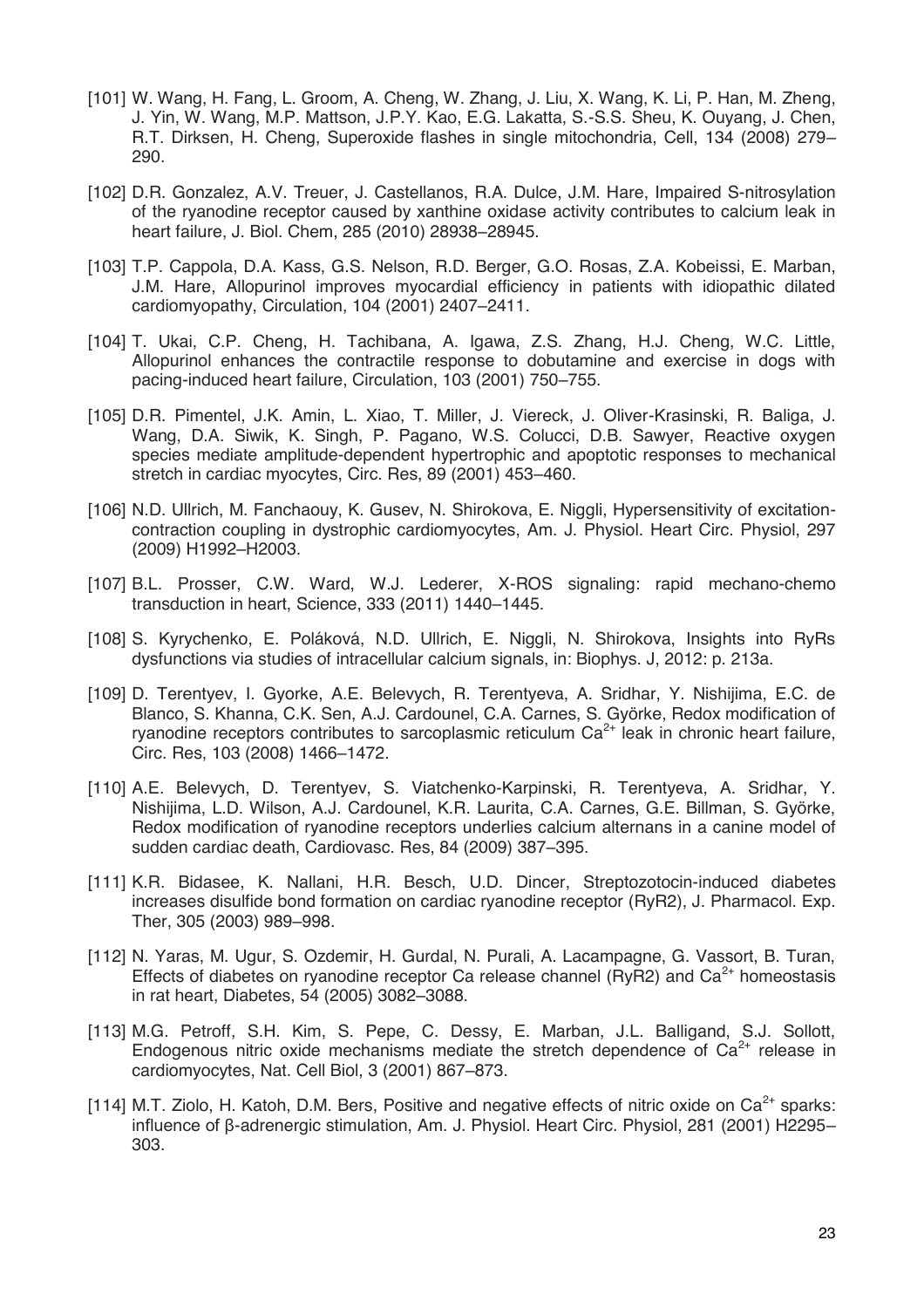- [115] D.R. Gonzalez, F. Beigi, A.V. Treuer, J.M. Hare, Deficient ryanodine receptor S-nitrosylation increases sarcoplasmic reticulum calcium leak and arrhythmogenesis in cardiomyocytes, Proc. Natl. Acad. Sci. U.S.A, 104 (2007) 20612–20617.
- [116] E. Murphy, M. Kohr, J. Sun, T. Nguyen, C. Steenbergen, S-nitrosylation: A radical way to protect the heart, J. Mol. Cell. Cardiol, 52 (2012) 568–577.
- [117] J. Fauconnier, J. Thireau, S. Reiken, C. Cassan, S. Richard, S. Matecki, A.R. Marks, A. Lacampagne, Leaky RyR2 trigger ventricular arrhythmias in Duchenne muscular dystrophy, Proc. Natl. Acad. Sci. U.S.A, 107 (2010) 1559–1564.
- [118] M.G. Espey, K.M. Miranda, D.D. Thomas, S. Xavier, D. Citrin, M.P. Vitek, D.A. Wink, A chemical perspective on the interplay between NO, reactive oxygen species, and reactive nitrogen oxide species, Ann. N. Y. Acad. Sci, 962 (2002) 195–206.
- [119] J.M. Hare, J.S. Stamler, NO/redox disequilibrium in the failing heart and cardiovascular system, J. Clin. Invest, 115 (2005) 509–517.
- [120] Y. Yan, C.-L. Wei, W.-R. Zhang, H. Cheng, J. Liu, Cross-talk between calcium and reactive oxygen species signaling, Acta Pharm. Sin, 27 (2006) 821–826.
- [121] C. Hidalgo, P. Donoso, Crosstalk between calcium and redox signaling: from molecular mechanisms to health implications, Antiox. Redox Sig, 10 (2008) 1275–1312.
- [122] E. Bovo, S.L. Lipsius, A.V. Zima, Reactive oxygen species contribute to the development of arrhythmogenic Ca<sup>2+</sup> waves during β-adrenergic receptor stimulation in rabbit cardiomyocytes, J. Physiol. (Lond.), (2012) E-pub.
- [123] D.J. Lefer, D.N. Granger, Oxidative stress and cardiac disease, Am. J. Med, 109 (2000) 315– 323.
- [124] C.H. George, H. Jundi, N.L. Thomas, D.L. Fry, F.A. Lai, Ryanodine receptors and ventricular arrhythmias: emerging trends in mutations, mechanisms and therapies, J. Mol. Cell. Cardiol, 42 (2007) 34–50.
- [125] M. Yano, T. Yamamoto, Y. Ikeda, M. Matsuzaki, Mechanisms of disease: ryanodine receptor defects in heart failure and fatal arrhythmia, Nat. Clin. Pract. Cardiovasc. Med, 3 (2006) 43– 52.
- [126] D. Jiang, B. Xiao, D. Yang, R. Wang, P. Choi, L. Zhang, H. Cheng, S.R.W. Chen, RyR2 mutations linked to ventricular tachycardia and sudden death reduce the threshold for storeoverload-induced Ca<sup>2+</sup> release (SOICR), Proc. Natl. Acad. Sci. U.S.A, 101 (2004) 13062-13067.
- [127] S.E. Lehnart, M. Mongillo, A. Bellinger, N. Lindegger, B.-X. Chen, W. Hsueh, S. Reiken, A. Wronska, L.J. Drew, C.W. Ward, W.J. Lederer, R.S. Kass, G. Morley, A.R. Marks, Leaky  $Ca<sup>2+</sup>$  release channel/ryanodine receptor 2 causes seizures and sudden cardiac death in mice, J. Clin. Invest, 118 (2008) 2230–2245.
- [128] M. Fernández-Velasco, A. Rueda, N. Rizzi, J.-P. Benitah, B. Colombi, C. Napolitano, S.G. Priori, S. Richard, A.M. Gómez, Increased  $Ca<sup>2+</sup>$  sensitivity of the ryanodine receptor mutant RyR2<sup>R4496C</sup> underlies catecholaminergic polymorphic ventricular tachycardia, Circ. Res, 104 (2009) 201–209.
- [129] T. Kashimura, S.J. Briston, A.W. Trafford, C. Napolitano, S.G. Priori, D.A. Eisner, L.A. Venetucci, In the RyR2(R4496C) mouse model of CPVT, β-adrenergic stimulation induces Ca waves by increasing SR Ca content and not by decreasing the threshold for Ca waves, Circ. Res, 107 (2010) 1483–1489.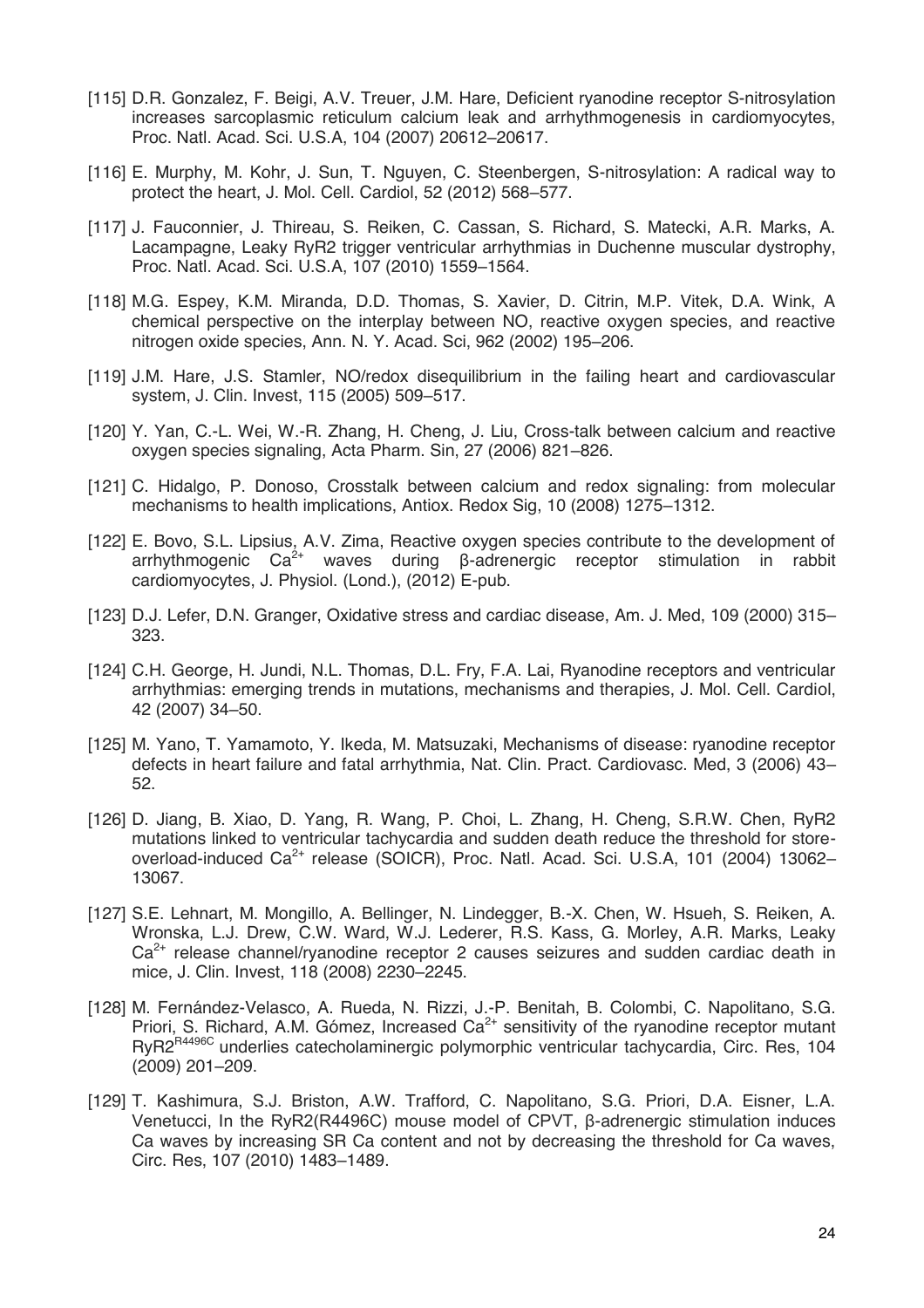## Ca<sup>2+</sup> dependence and RyR phosphorylation